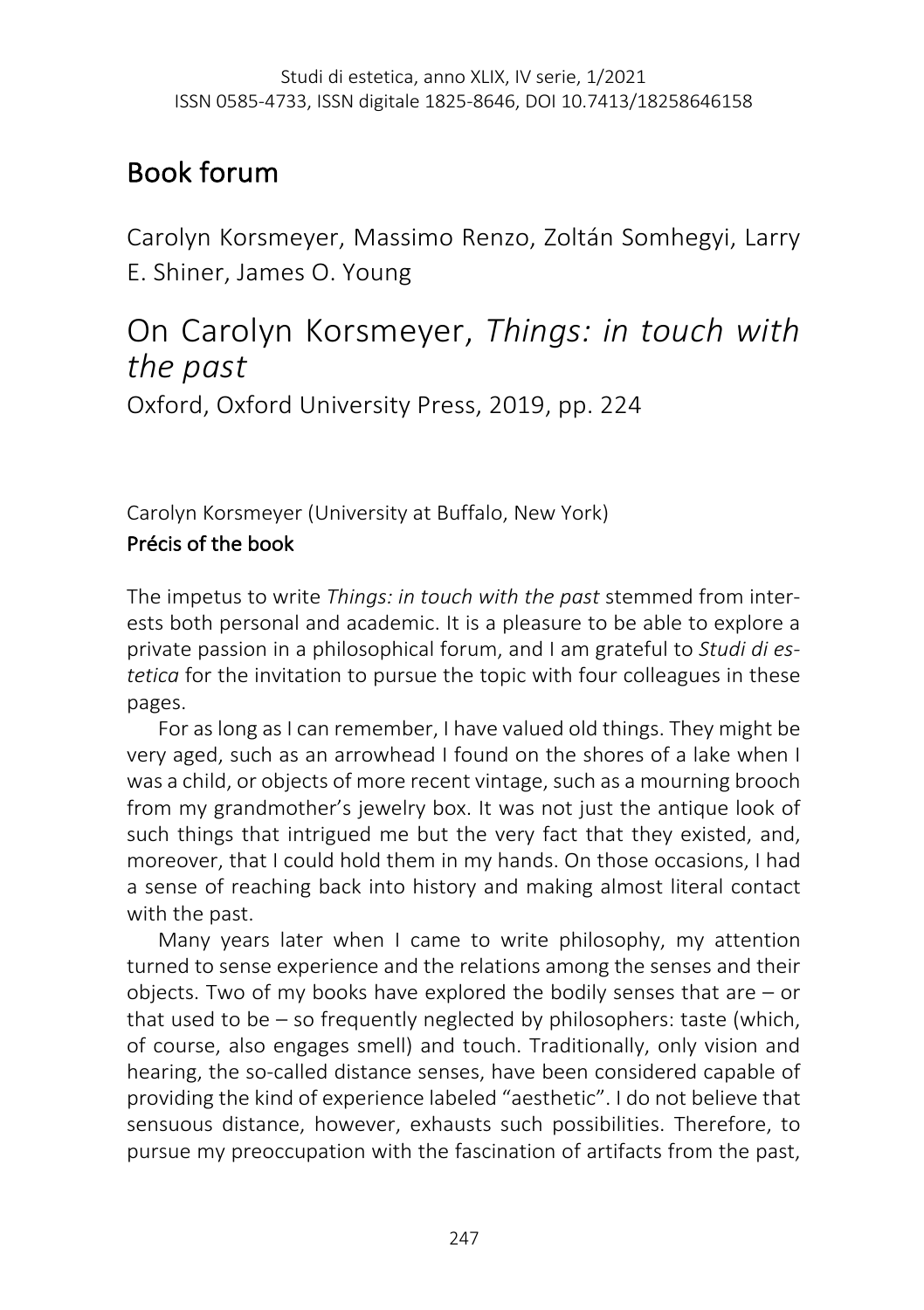I speculated about the role of the proximal sense of touch, which provides direct, tactile acquaintance with old things.

Caution is needed whenever one proposes a thesis based on personal experiences, including the thrills and marvels of handling things whose origin long predates one's own life. Therefore, I proceeded with care when I began asserting the value of encounters with historical artifacts. But once alert to the issue, I found an abundance of similar testimonies expressed all around me, including reports on radio and television, written accounts, and conversations. Clearly, my obsession with "touching the past" was far from idiosyncratic. Because of this, my study relies heavily on examples, many of which are first-person accounts – but not just mine – of aesthetic encounters with old things.

*Things* reflects on the marvel occasioned by objects from the past or those that have special history or unique properties. Although in many cases we come upon such artifacts in circumstances where we cannot actually handle them, such as museums, the fact that we are nearby, even close enough to touch, is often an indispensable element of experiencing them. Therefore, I include physical proximity as an aspect of the role of touch in the apprehension of age and of time.

Works of art number among those things, but most of the ones I discuss are artifacts of a different sort, such as household objects that have escaped destruction, stairs bowed from the tread of many feet, old letters, clothing worn long ago. Or even objects in nature, such as giant sequoia redwoods thousands of years old or a wooded path trod by a famous explorer that one can still hike. The thrill, wonder, marvel, and savoring of such encounters, I contend, is a variety of aesthetic experience.

Just what is "touched", in these encounters, however? And when we are able to make physical contact with old things, what do they feel like? Here my account diverges from typical examinations of this sense, because the tactile properties of objects are not at the heart of the matter. Rather, it is physical contact that I think delivers the thrill or frisson of the experience. To be sure, handling an object such as an old clay pot has a distinct feel in one's hands; it is heavy, rough-textured, curved. But a reproduction pot can achieve the very same qualities and fail to deliver the thrill of contact. Why? Simply because it isn't really old, isn't the genuine article or the "real thing".

Thus my foundational argument makes the case that genuineness is indispensable for an encounter with the past that old things (and only *real*  old things) can provide. But age itself is not perceptually discernible, although its characteristic marks are. Age is the property that an object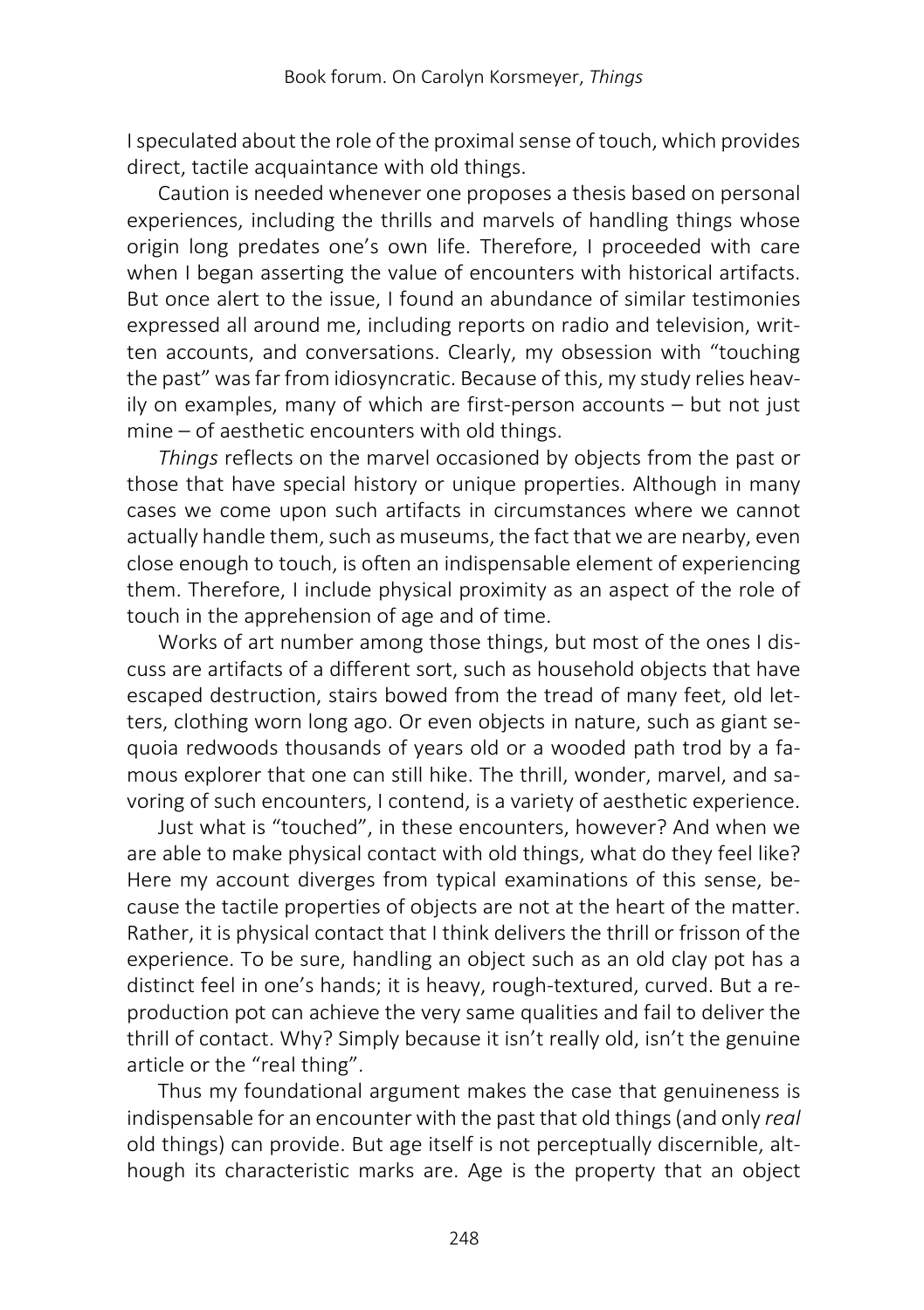possesses when it has earned its worn, faded, or damaged look. Since it is relatively easy to replicate the look of age – increasingly so with the technology available today – an encounter with the past proceeds on the belief that one truly is in the presence of something made long ago. Of course, that belief may be mistaken, and in many cases (indeed always for me) discovery of an error causes the thrill of the encounter to fade. My presumption that this variety of appreciative encounter responds to a non-perceptual property is one of the somewhat maverick claims of this book, although it is in line with other theories that include the historical context of an artifact among its aesthetically relevant features. To put it simply: one responds not only to the perceptible properties of an object but also to what it actually *is.*

One of the ideas that I grappled with concerns what I labeled "the transitivity of touch". This phrase refers to the impression that in handling something from the past, one "feels" or "senses" or "apprehends" other hands that have also touched it (the fact that I have had to put those words in scare-quotes indicates the elusiveness of this notion). Touch forms a chain of acquaintance, even over centuries. From time to time this idea sounded somewhat loony even to me, so I have been heartened to find it confirmed by others. In the book I quoted this anecdote from poet Helen Macdonald:

I once asked my friends if they'd ever held things that gave them a spooky sense of history. *Ancient pots with three-thousand-year-old thumbprints in the clay,*said one. *Antique keys,* another. *Clay pipes. Dancing shoes from WWII. Roman coins I found in a field* […]. Everyone agreed that what these small things did was strangely intimate; they gave them the sense, as they picked them up and turned them in their fingers, of another person, an unknown person a long time ago, who had held that object in their hands. (Macdonald 2014: 116)

And here is a statement that I happened upon just recently from a journalist investigating a fifty-year-old murder, who was handed an object that belonged to the victim:

It was a feline face, barely bigger than the size of my hand, made of glued-together shards of what looked like terra-cotta […]. I understood what the Peabody curators had meant when they told me that touching an artifact was a powerful experience […] a material connection to the past. (Cooper 2020: 233)

Anthropologists and psychologists sometimes refer to this phenomenon as "magical thinking". The term is somewhat derisive, and it is used both to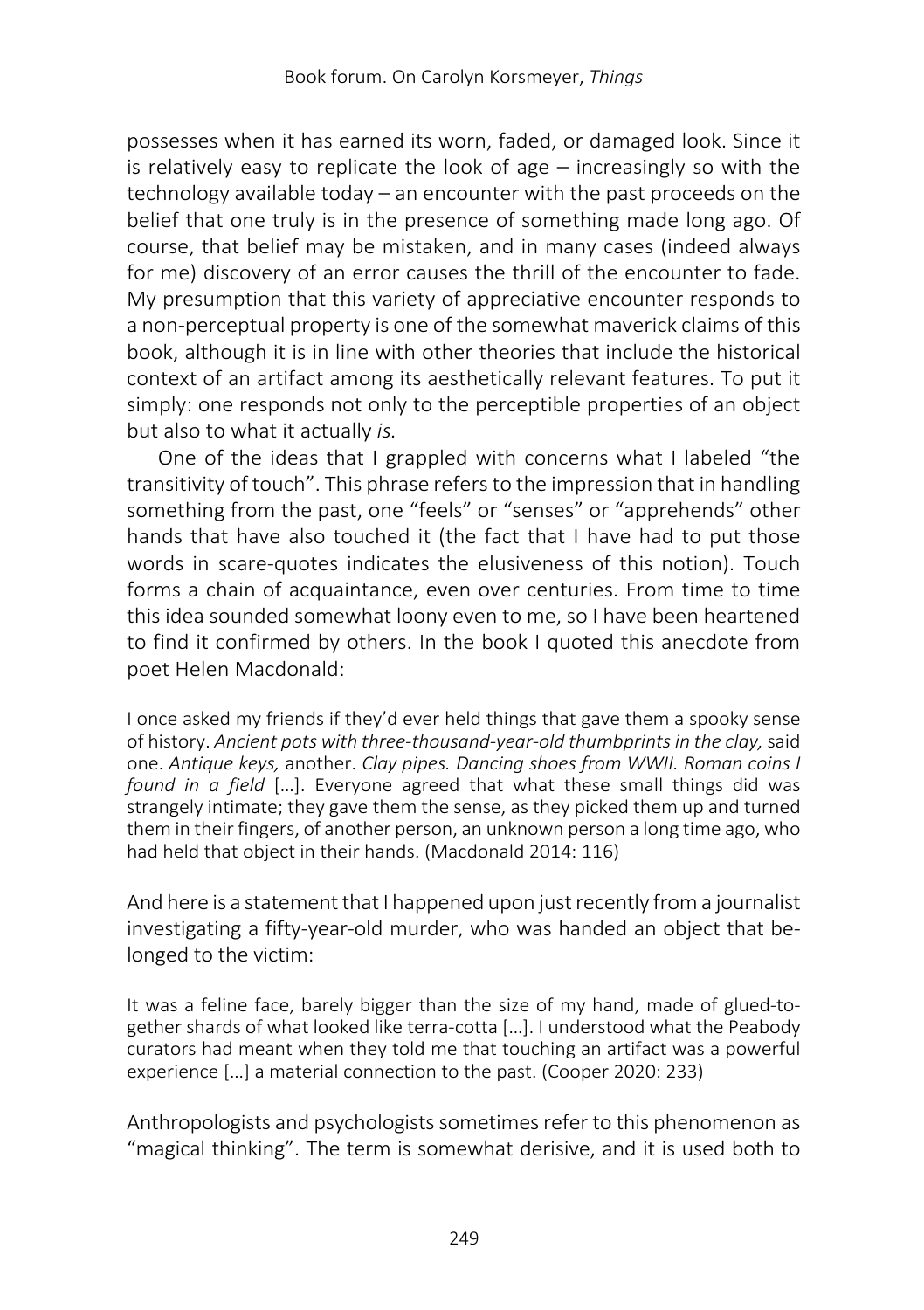dismiss the transitivity of touch as irrational and to acknowledge it as an aspect of human mentality (albeit a perhaps a relic of some primitive tendency). Maybe there is a tinge of magical thinking at work, and certainly the imagination is capable of running a bit wild. Nonetheless, I think that more can be said about the role of touch when it delivers an impression of communion with the past.

Touch is the one sense that actually leaves a trace of its operation behind. Vision and hearing do not leave an imprint upon objects that are seen or heard; neither does smell. Tasting does, because eating consumes its object, but it is actually the touch of teeth and tongue that effects those changes. Touch, however, can leave a trace of the one who touches behind in very ordinary ways, such as a footprint or a crumpled cushion (not to mention what we now know about the residue of DNA that we distribute constantly, but which is not a factor here since magical thinking long predates its discovery). This observation is mundane in itself, but I think that it removes some of the irrationality from the notion of transitivity. A footprint is not magic, it is evidence of a previous touch, and the fact that it may remain for ages (think of dinosaur footprints) indicates that sometimes touch remains markedly in place and that the same thing can be touched again in overlapping gestures. All this is highly speculative, of course, but it might help account for why, in the scientific, technology-ridden twenty-first century, magical thinking persists.

I have encountered some push-back on the idea that it is only the real thing, the genuine article, that is the proper object of an encounter with the past. After all, reproductions may be vivid and imaginatively enthralling, so can't they provide the same experience? To some degree they can, and the pleasure of imagining oneself in a different place or time is not to be gainsaid (I am a great reader of historical fiction). These excursions into fictional imagining, however, do not substitute for the real thing.

Evidence for this can be found with a comparison of artifacts and persons, as one chapter of *Things* argues. The cases most dramatically comparable with genuineness of artifacts involve persons and the sentiments they arouse before and after the discovery of mistaken identity. Skepticism is often voiced when judgments about art and artifacts change after their identities are reassessed, despite the fact that there has been no alteration in their manifest aesthetic properties. In contrast, there is no doubt that imposture brings about a change of affection even when there is no alteration in the perceivable qualities of a person. I argue that certain kinds of emotions are directed appropriately to individuals rather than just to the properties that individuals possess, and a similar attachment describes our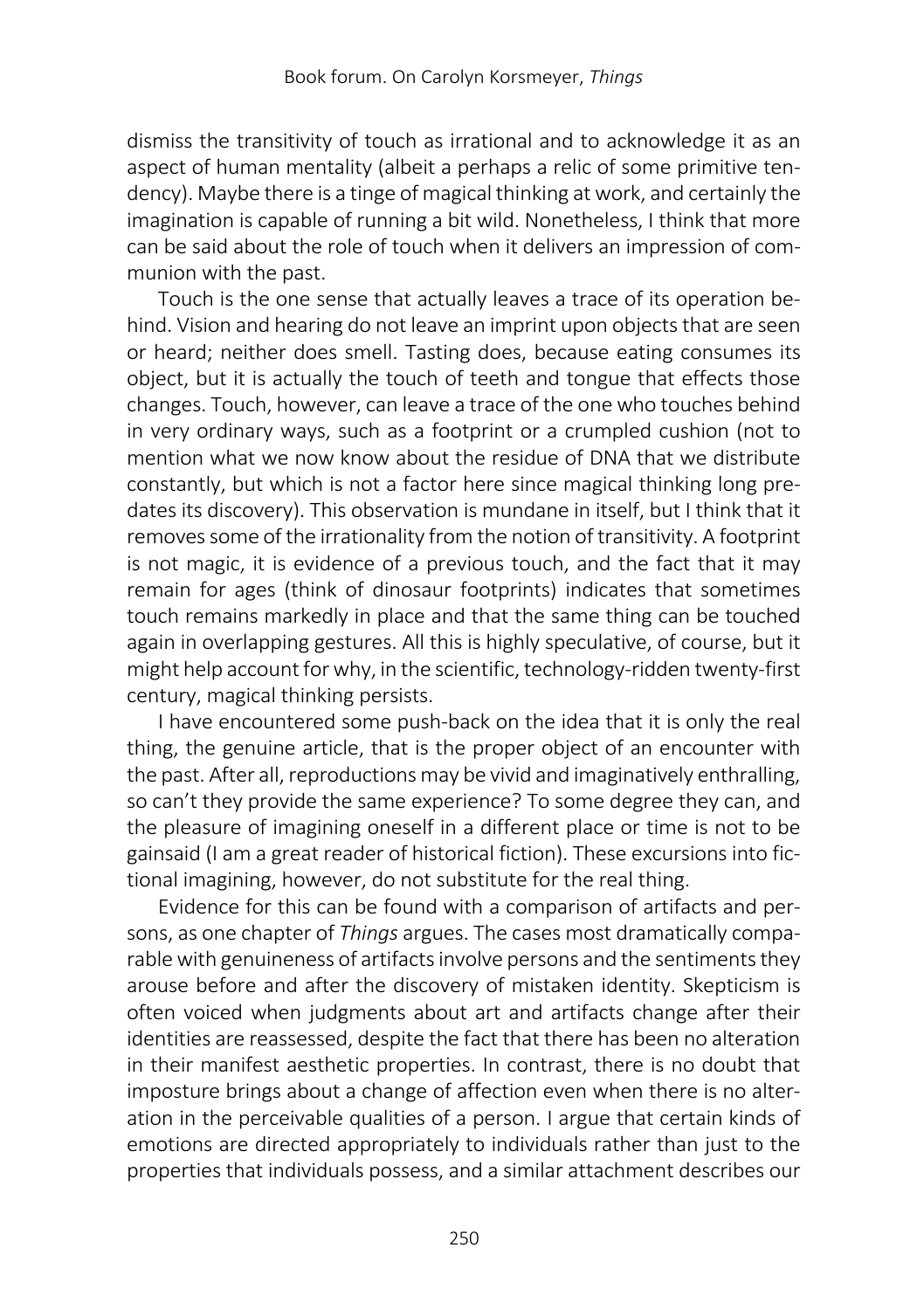valuing an artifact because of its particular identity, including the history that it has.

Love is the obvious example where this commonly occurs. Upon discovery that one is romantically involved with an impostor, for instance, one is justifiably dismayed and angry. Similarly, outrage and disappointment issue from finding that a treasured Chagall painting is a forgery. It is not just because the money laid out for a fake was a poor investment, nor has it much to do with the status of owning a work by a famous painter. Fundamentally, one values a genuine painting from the hand of the true artist, and no matter how similar the fake *looks*, it *is* not the same. This is another way to approach the value of the genuine, which, like age, is not a directly perceptual property.

There is an intransigent problem with the value accorded historical objects for the past they bring into the present, and that is that they inevitably also change. Paint wears away, buildings crumble, items of use require repair, and certain monuments of the past have no definite time of origin since they came to their complete or present form over so many years. Perhaps most dramatically, some art works undergo so much restoration in order to preserve the way they look, that the hand that rendered the painting now displayed is arguably not the original artist at all<sup>1</sup>. In recognition of the instability of both the concept and the items that count as "real" artifacts from the past, I ended the book with a set of suggestions about how one might measure degrees of genuineness.

Very little about being "in touch with the past" is completely determinate, but that very fact makes encounters with objects that have long endured especially intriguing.

## Bibliography

Cooper, B., *We keep the dead close*, New York, Grand Central Publishing, 2020.

Lewis, B., *The last Leonardo: the secret lives of the world's most expensive Painting*, New York, Ballentine Books, 2019.

Macdonald, H., *H is for Hawk*, New York, Grove Press, 2014.

<sup>1</sup> A fascinating and controversial example of this can be found Lewis (2019).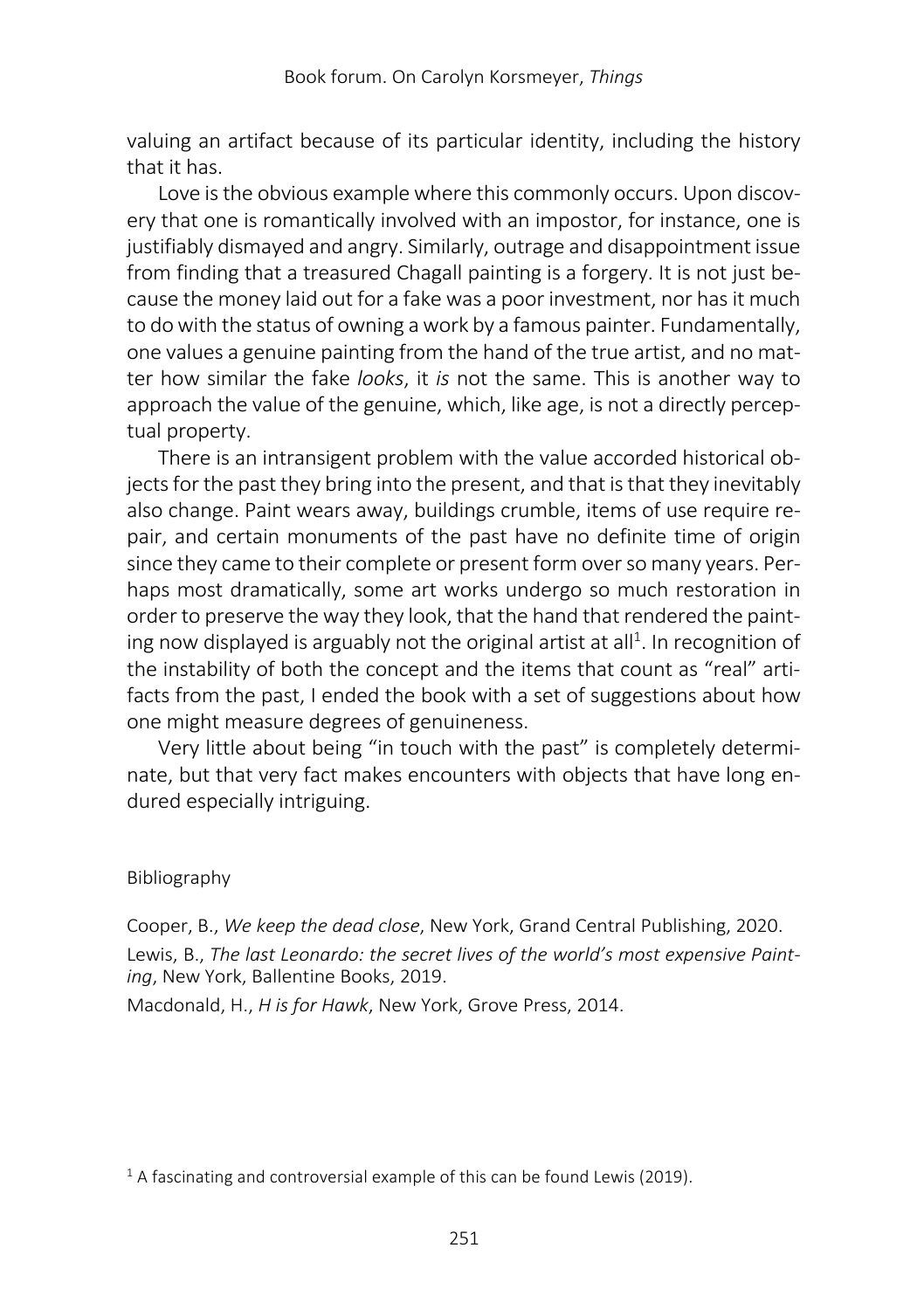# Massimo Renzo (King's College, London) Touch, aesthetic experience, and the value of the real thing

We value the past. We value being in the presence of objects from the past, and we go to a great length to preserve and restore such objects, often at significant costs. These attitudes are widely shared, at least within western cultures, yet they raise profound questions. For example, why should it make a difference to our aesthetic appreciation whether we experience a genuine old artefact, as opposed to an indistinguishable replica? Indeed, shouldn't we prefer the latter, if the value of the experience is to put us in touch with, and improve our understanding of, the world the artefact comes from? Wouldn't we get a better sense of what religious life in Ancient Greece was by looking at a copy of a temple, rather than by looking at an original? After all, the original has undergone significant changes and has been affected in a number of ways by the passage of time. Replicas, by contrast, are immune to scruffs, marks, and restorations. They can be made to be as flawless as the original.

Notice also how producing high-quality replicas would be much cheaper than preserving and restoring the original. If so, wouldn't this be a better way to respond to the value of the temple? Making copies and placing them in different parts of the world would enable a much larger group of people to enjoy its beauty. Why not do that then? This challenge is especially powerful given that access to works of arts and historical artefacts is a good that is unjustly distributed. A disproportionate number of them are concentrated in big museums in western countries, and even when admission is free, the cost of reaching them is still prohibitively high for many. Producing high quality replicas would be a way of addressing this injustice, making the artefacts accessible to anyone who lacks the capacity to access the originals.

Many of us, I'm sure, would want to resist this conclusion. The experience of witnessing "the real thing" seems to us importantly different from the experience of witnessing a replica. But how can that be if the two are perceptually identical? Carolyn Korsmeyer's *Things: in touch with the past* (T) expertly navigates all these questions, offering a sophisticated, highly imaginative account of the value of experiencing genuine artefacts from the past.

At the heart of Korsmeyer's account are two claims. The first is the claim that although genuineness is a "perceptually indiscernible aesthetic property" (T: 17), it has a distinctive phenomenal character. There is a special "thrill", or perhaps a "wonder", that we typically experience when we are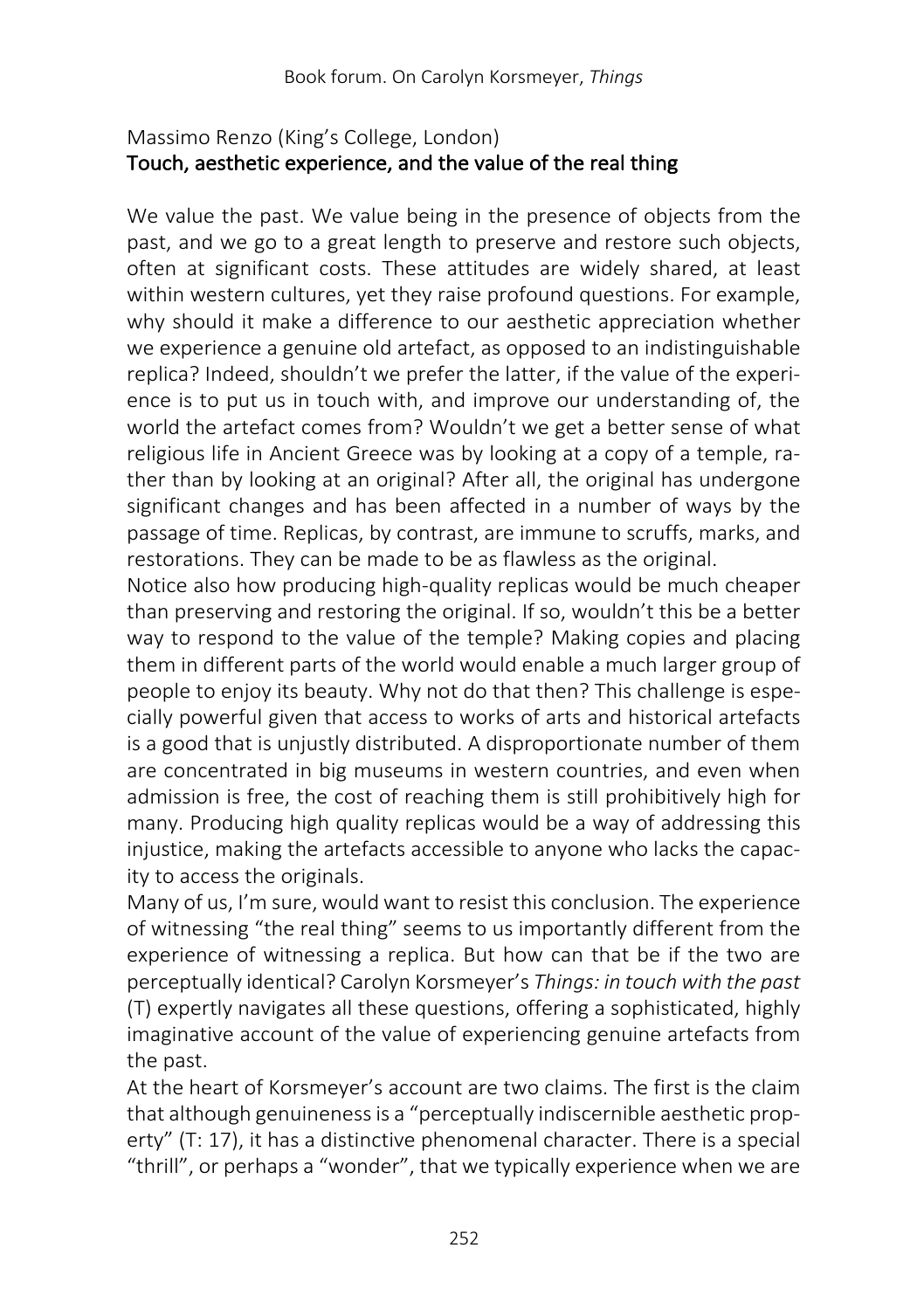presented with a genuine artefact (T: 30). This is because our perceptual experience is normally informed by our beliefs about the objects we witness, including beliefs about their origin and their history. The non-perceptual cognitive state of holding such beliefs has a distinct phenomenal character, which "penetrates" our perceptual experience, thereby generating the thrill associated with the real thing (T: 55).

The second central claim at the heart of Korsmeyer's account concerns the sense of touch, which she sees as the privileged vehicle for this distinctive type of experience. Touching a genuine artefact provides a unique experience, in that it enables us to establish a direct connection with the past (T: 48).

Both claims are elegantly defended in the book. I shall take them in reverse order.

1. *Touching the "real thing"*. Appealing to the sense of touch might sound like an odd strategy to explain the value of genuineness, Korsmeyer is the first to admit. After all, we rarely are able to actually touch ancient artefacts, at least those that are stored in museums. But actual touch is not necessary, Korsmeyer clarifies. Being in the proximity of the object can be enough. In support of this claim, she invokes the notion of "hypothetical" or "implicit" touch: "[e]ven when one falls short of actual contact, one's bodily position in the vicinity of an object is implicit in experience […]. Position includes being near – within touching distance of – an object. It supplies the sense of being in the very presence of something special […]. In short, the sense of touch can operate vividly absent the perception of characteristic sensible properties" (T: 42).

What drives Korsmeyer's argument here is the observation that many of those who report having experienced the thrill associated with being in the presence of genuine artefacts explicitly invoke the sense of touch as key to this experience. But while I find her treatment of the view that actual touch plays a central role in our aesthetic experience persuasive and illuminating, the view that hypothetical touch can play the same role, via mere proximity, seems to me less plausible. To see this, consider for a moment a different sense.

The sense of hearing is crucially important for musical experience. Still, being in the proximity of a musical performance does not seem to generate an especially valuable aesthetic experience. If the doors of the auditorium were open, I could hear Keith Jarrett's wonderful performance. But the doors are closed, so I cannot. There isn't a valuable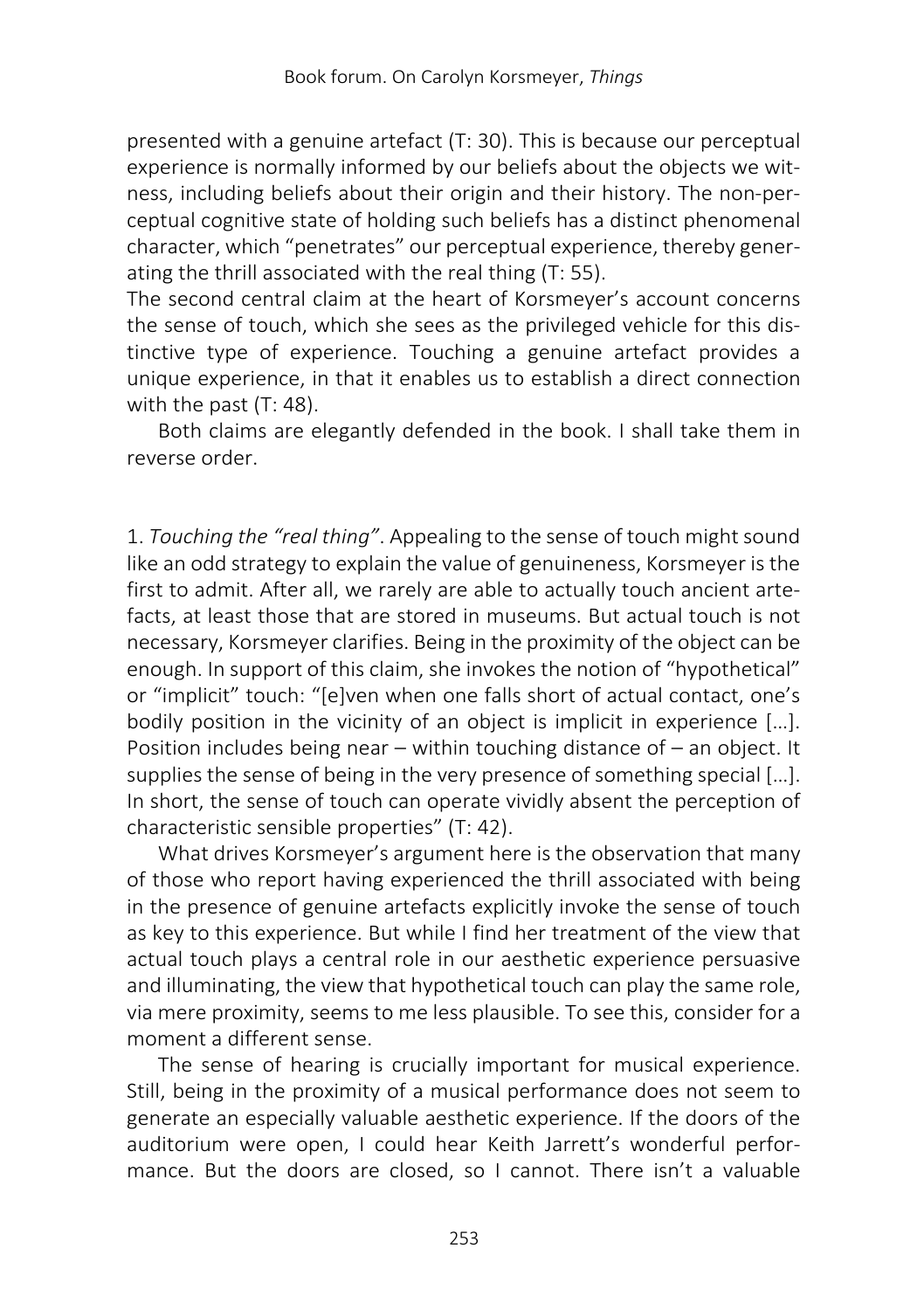experience of "implicit" hearing here. I could, of course, imagine what the concert would sound like, but here the experience would be produced by my (actual) imagination, not by my (hypothetical) hearing. I might also feel the thrill of being near the location of what I expect to be a beautiful performance, but in this case too, the thrill would be produced by my expectations. In no way would this thrill be a response to his performance, which, despite being so close, is inaccessible to me. Why think that touch should work any differently than hearing? Why think that proximity to something we can touch can generate an experience that proximity to something we can hear cannot?

It's worth noticing here that proximity generates the sort of aesthetic experience described by Korsmeyer only in combination with the exercise of other senses, most notably sight. We feel the thrill of encountering the real thing when we *see* the Rothko, even if we cannot touch it. But suppose we stumble into an empty room of the museum, and unbeknown to us, the crate nearby contains a Rothko ready to be installed. Would we feel that thrill, in virtue of the mere proximity? More importantly, should we? If not, it looks as if proximity, or implicit touch, are not what generates the relevant aesthetic experience. Or at least they are unable to generate the relevant experience unless they are aided by other senses. And if so, the question is: given that proximity generates the relevant thrill only in conjunction with, say, sight or hearing, how can we establish that touch really has the central role that Korsmeyer attributes to it?

There is a weaker reading of Korsmeyer's view that does not raise this issue. Korsmeyer does acknowledge that "[f]ull aesthetic experience involves all the senses, as well as imagination and belief" (T: 43). One reason she offers for focusing her investigation on touch is that this is a sense that has received scant attention in the philosophical debate (ibid). As a remedy to this lacuna, Korsmeyer' s contribution could not be more welcomed. But at times she makes the stronger claim that touch is the key to accessing the experience of the genuine, and the problems I've raised above do seem to challenge, to some extent at least, this claim.

A further argument invoked by Korsmeyer in defence of this stronger claim is the idea that "touch is comparatively immune to illusion" (T: 42). As she puts it, "you might mistake the identity of the thing that you trip over in the dark, but there is no doubt that there is something in your path. Touch engenders physical resistance between perceiver and object, and for that reason […] touch is the true test of reality" (T: 42). But the claim we are interested in here is that touch provides a privileged form of access to the real thing, where "real" means "genuine". By contrast, the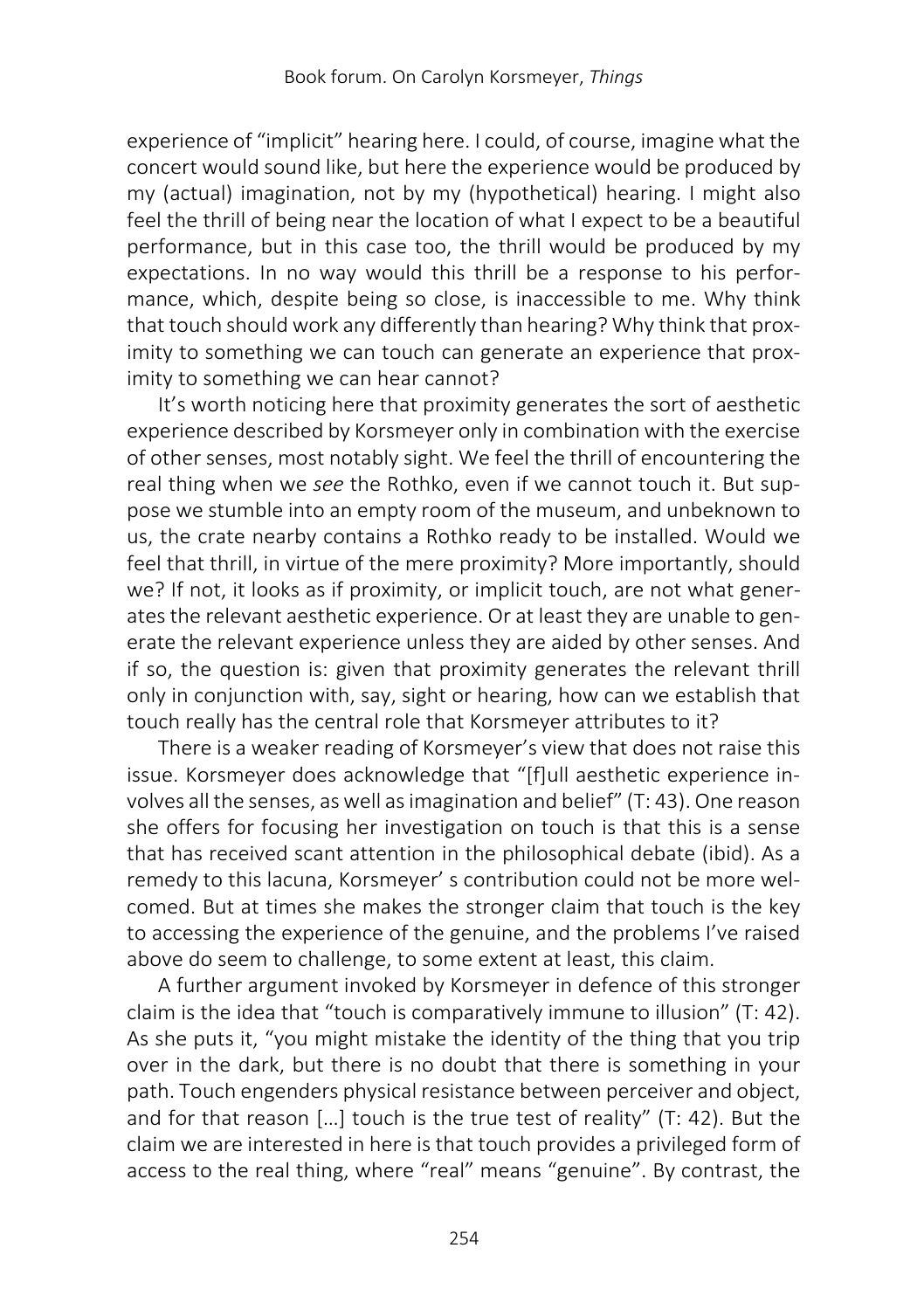sense of reality invoked by Korsmeyer in this quote, is that of existence, or perhaps materiality. The physical resistance provided by the object on the floor attests to its existence, but not to its genuineness. Your balance is compromised exactly in the same way whether you trip on an ancient trunk or on a replica.

2. *Feeling the thrill*. Korsmeyer's arguments rely on an "experiential account of the aesthetic" (T: 29), according to which something counts as an aesthetic experience when a distinctive affective response is produced by it. In the case of the experience of witnessing the genuine, the relevant affective response consists in feeling a thrill. Importantly, Korsmeyer acknowledges that this response by itself is insufficient to account for the value of the experience. She rightly distances herself from aesthetic empiricism, namely the view that there is nothing more to aesthetic experience than the perceptual experience of the object (see Urmson 1957: 75). She does so by arguing that the reality of the artefact in front of us is also a necessary component of the experience. Still, the value of experiencing the real thing for Korsmeyer crucially depends on the production of a response that has a distinctive phenomenal character. Absent the thrill associated with this response, we cannot be said to be having the valuable experience associated with witnessing the real thing.

Now, this view nicely explains why the value of the experience diminishes once we discover that the object is not genuine, a point Korsmeyer often comes back to in her book. When we discover that the Rothko in front of us is just a copy, the thrill we had originally experienced disappears, and this negatively affects the value of the aesthetic experience. But what about cases in which our mistake does not consist in believing that a given artefact is genuine, but rather, in believing that it is not? Suppose you and I both own (what we take to be) copies of the same Rothko. The paintings are indistinguishable and produce in us exactly the same response: We enjoy looking at them, yet we do not feel the thrill we would feel if we were to believe that the painting in front of us was an original. As it turns out, unbeknownst to me, my painting is in fact a real Rothko. Isn't there a sense in which, because of that, my experience is more valuable than yours when we look at our respective paintings? Isn't the aesthetic experience of seeing a genuine Rothko superior to the experience of seeing a copy, even if we reasonably believe that we are both looking at copies? But Korsmeyer's experiential account can attribute extra value to the experience in question only if we realize that we are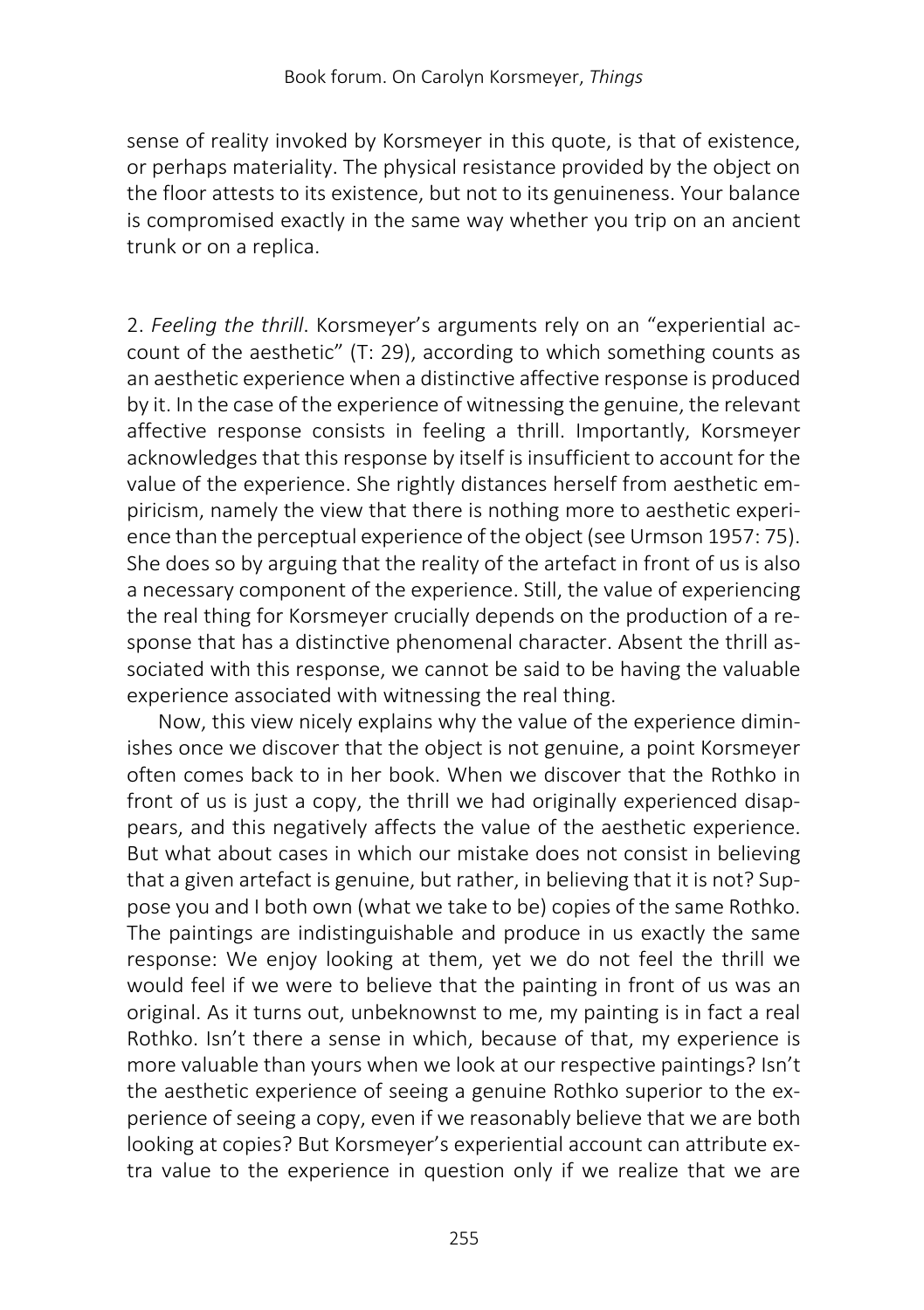looking at the original. This seems to me a problem for the account. The account is unable to explain why there might be a special value in experiencing the real thing despite failing to realize that this is what we are doing.

I expect Korsmeyer to be sensitive to this kind of worry. For she does acknowledge that "there can be valuable objects that no one notices – things that *should* be held in higher regard than they are"; and she makes clear that in these cases "the absence of sentiment does not signal that an object is not valuably genuine" (T: 90). Genuineness is taken by Korsmeyer to be an objective property (T: 60, 97). But it's unclear how this view can be squared with the experiential account. How can the thrill produced by touch, real or hypothetical, be a crucial component of the aesthetic experience associated with genuineness, if we can have the experience without experiencing the thrill? Doesn't that show that the thrill is a dispensable component of the value of experiencing the genuine? If it does, this should lead us to reject the experiential account of the aesthetic.

In addressing this worry, Korsmeyer argues that a "veridical aesthetic experience is one that is based upon an adequate understanding of the nature of the work before one", and that "being fooled constitutes a flaw in the experience itself, even if the flaw goes unrecognized" (T: 36). But in making these points, she, once again, focuses on cases in which we do experience the thrill, even if we would not (and should not) if we were conscious of our mistaken belief. And thinking about these cases does support her claim that feeling the thrill is a necessary, but not a sufficient, condition for the valuable experience of being in touch with the real thing. However, I am interested here in cases in which the mistake goes the other way: cases in which we *don't* experience the thrill, but we would (and should) if we were conscious of our mistaken belief. Thinking about these cases seems to show that feeling the thrill is not necessary to have the valuable experience of being in touch with the real thing.

Of course, this is not to say that, when it is present, the thrill plays no role in our experience of the genuine. It is plausible that when aptly produced, the presence of this response enhances the value of our aesthetic experience. My argument is rather meant to show that the thrill cannot play the central role that Korsmeyer attributes to it.

Given the nature of this contribution, I have not been able to do justice to many important aspects of Korsmeyer's subtle discussion. But I hope what I said is enough to convey both how important the questions she addresses are, and how illuminating her treatment of these questions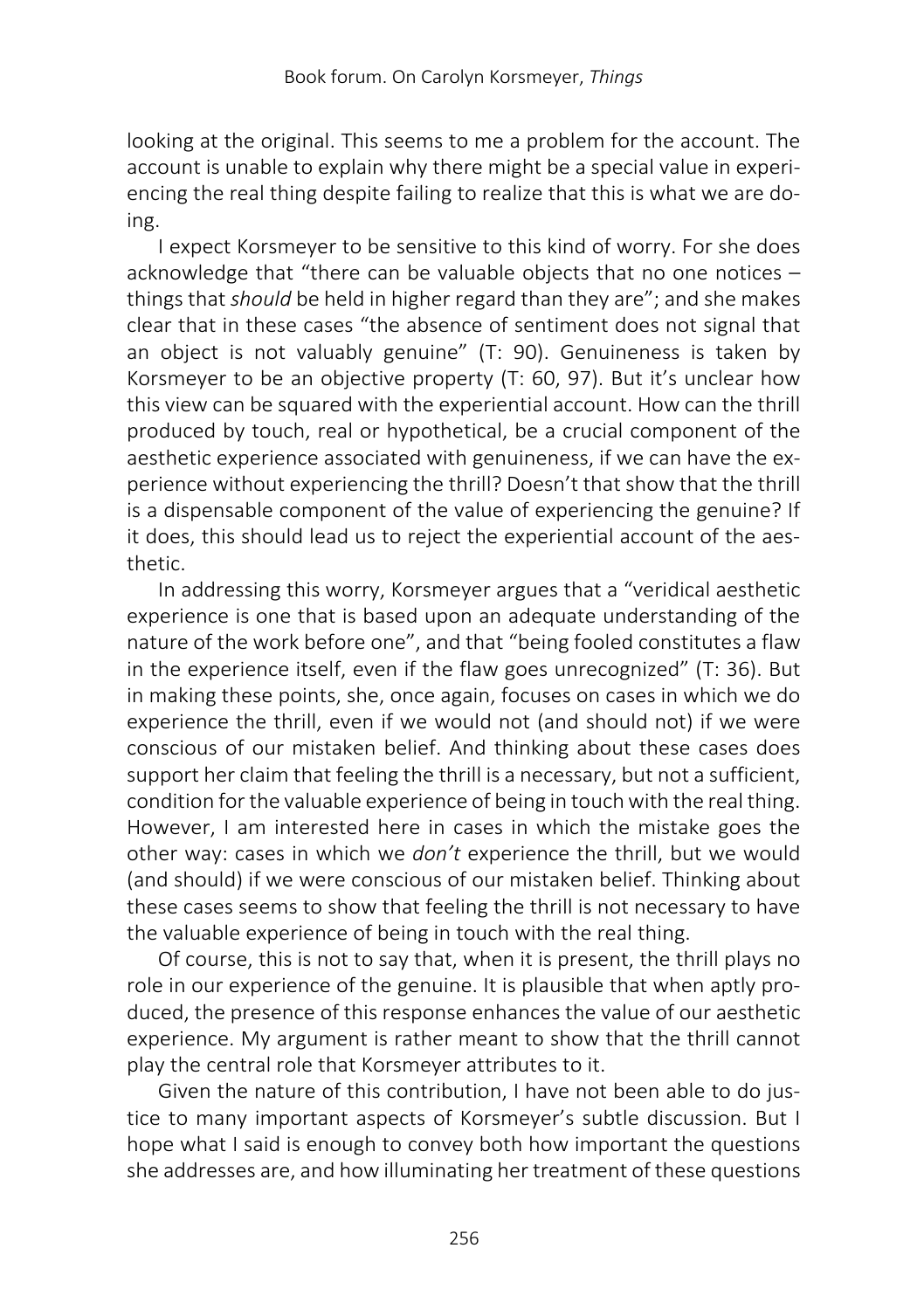is. Anyone interested in understanding the value of aesthetic experience cannot afford not to engage with this work.

### Bibliography

Korsmeyer, C., *Things: in touch with the past*, Oxford, Oxford University Press, 2019.

Urmson, J. O., *What makes a situation aesthetic?,* "Aristotelian Society Supplementary", 31/1 (1957), pp. 75-106.

# Larry E. Shiner (University of Illinois, Springfield) Touching the past

Carolyn Korsmeyer's *Things: in touch with the past* (T) is a comprehensive and wisely balanced analysis of the ontology of genuine or authentic things as well as our experience of them. At the same time, the book makes a spirited case for the indispensability of genuine real things in the face of a current fashion for digitally enhanced reproductions. Most importantly, Korsmeyer bases her case for genuineness on the sense of touch which she makes the guarantor of the real as opposed to replicas, typically experienced through vision. Along the way she is able to draw a series of important theoretical distinctions as well as to animate her reflections with many informative examples, drawn from history, literature, art, architecture and everyday life. The examples are a crucial element in making her case for both the complexity of the genuine and the claim that genuineness comes in degrees.

Among the most important distinctions the book develops is a reworking of Alois Riegl's contrast of "age value" and "historical value". An artifact manifesting historical value represents a stage in time and has usually been restored to how it looked at a certain moment in the past and, in the process, the restoration usually erases signs of age. Those who are drawn to age value, by contrast, are interested in the way an artifact connects us to the past by reflecting the passage of time through its visible and tactile signs of aging. Although the two kinds of value are not mutually exclusive, age value achieves the strongest sense of authenticity since it conveys the palpable impression of our being in contact with the past (T: 79-85). This is why repairs and restorations, especially those that add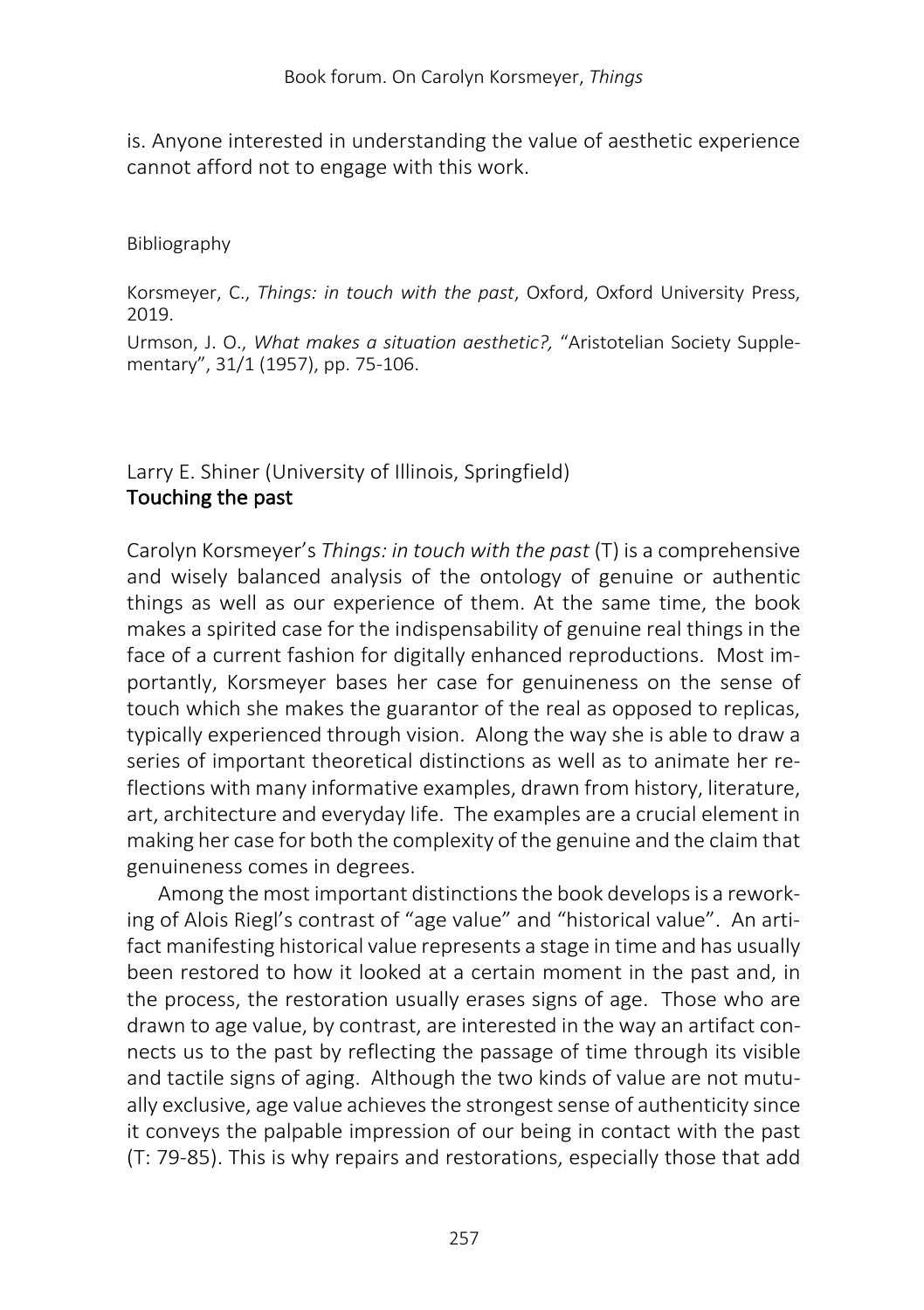a surfeit of new material compromise genuineness and deprive many old objects of their aura. "Aura" is another concept that Korsmeyer reworks, in this case in the teeth of the widely accepted critiques of it by thinkers like Walter Benjamin or John Berger (the latter dismissing it as "bogus religiosity") (T: 14). For Korsmeyer, an aura, is not some kind of mystification but a singular potency experienced in encounters with "objects notable for their age, rarity, or singularity, and only Real Things qualify" (T: 15). As one who has long accepted the critiques of the concept of aura, I felt her justification needed more development, although I do not think this a major defect that undermines the book's general argument.

The aura given off by old, rare or otherwise special things has its counterpart, according to Korsmeyer, in the kind of response often evoked by a genuinely old object. The terms she most often uses for our response to the genuine are "thrill" and "shiver", but she also speaks at times of awe, reverence, and wonder. Experiences like wonder, she points out, are a reflection of the aesthetic aspect of the genuine. Yet, since genuineness is a property that presupposes knowledge and belief about the age and origins of an artifact, it might seem surprising that Korsmeyer ascribes an aesthetic as well as cognitive and ethical dimensions to genuineness. Indeed, she goes so far as to claim that genuineness is aesthetic "on its own" (T: 29). When I first read these claims I was skeptical but was won over by Korsmeyer's insistence that the phenomenon of touch is a crucial component of the experience of the genuine, thus adding touch to vision and hearing as an aesthetic sense. Although these claims for genuineness and touch as aesthetic phenomena fit a current trend toward the enlargement of the concept of the aesthetic with which I am sympathetic, they still need justification and I find her extensive discussion of them sufficiently convincing that I won't comment on it further at this point(T: 28-36).

Korsmeyer suggests three criteria of genuineness, especially for larger artifacts such as buildings or memorial sites: continuity of material, continuity of use, continuity of location. Of the three, continuity of material turns out to be the most important since it also applies to smaller and middle-sized artifacts such as heirlooms or artworks. In fact, Korsmeyer embraces a kind of materialism, arguing that the key to the genuineness of artifacts as they age and are repaired is the amount of original material they still bear. The emphasis on materiality goes hand in hand with the central place she gives to the phenomenon of touch. Thus, in discussing the famous philosophical topos of the ship of Theseus she rejects the Aristotelian formalist solution according to which all the material could be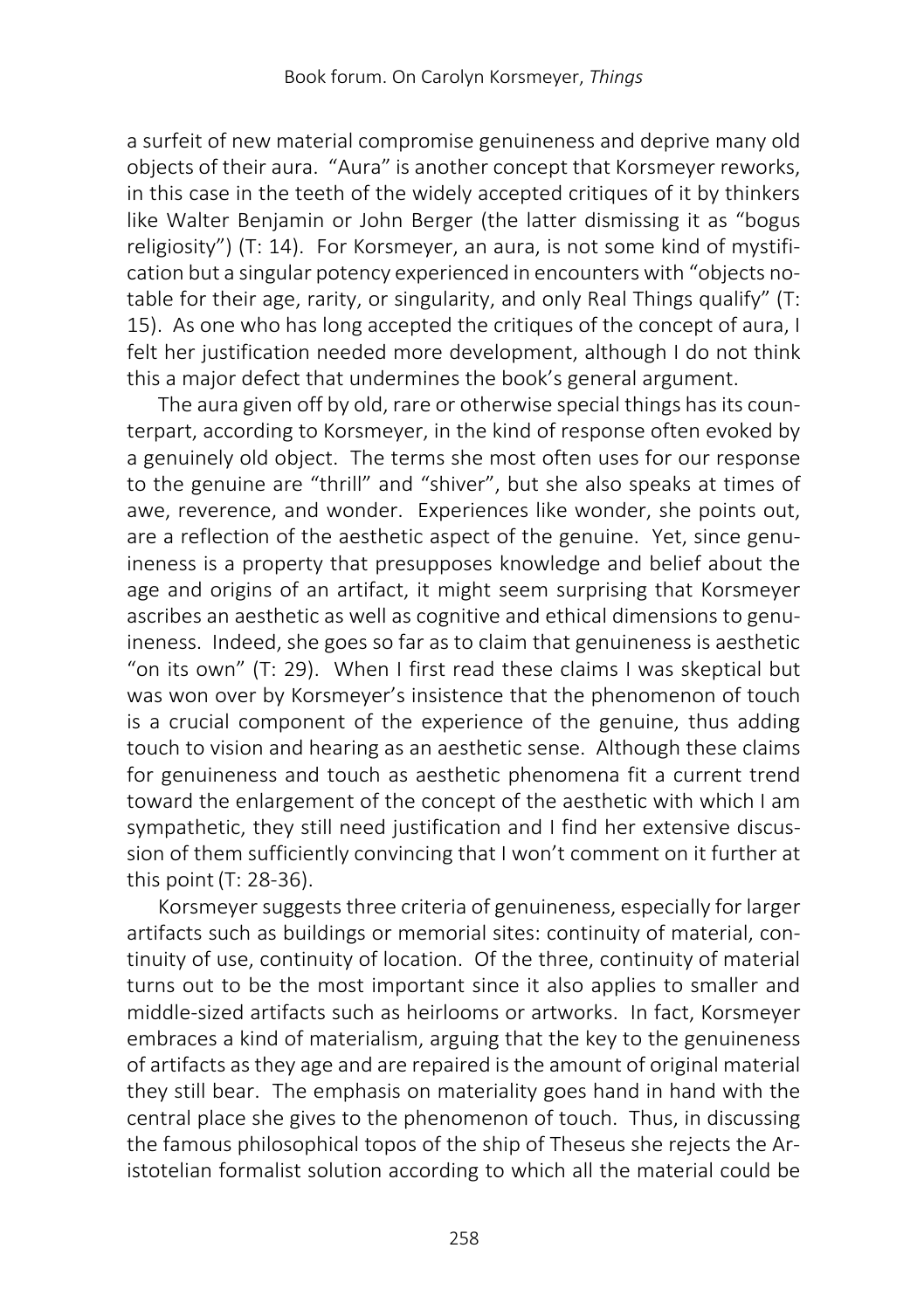renewed, and the ship would be identical if the form were the same, in favor of a Hobbesian type answer according to which, for the ship to be the same, it would have to be of substantially the same material, even if that involved interrupted existence. Touch comes into play here since material continuity is required for what Korsmeyer calls the "transitivity of touch", the way in which "touching" a surviving artifact of great age can connect us to those who have touched it before.

Touch and the transitivity of touch, therefore, are at the core of the book's argument although that requires solving the obvious problem that many, if not most, rare or older artifacts are inaccessible to physical touch, especially those in museums or closely monitored historical sites. Korsmeyer's solution is to downplay actual physical touch in favor what she calls "implicit" or "covert" touch. As she puts it, there is no need for a "sensuous tactile experience" since the "role of touch in the experience of authenticity is almost entirely nonsensuous and because of the function of this sense to register bodily position" (T: 37). Hence, simply being near enough to something to touch it, even if it is locked in a glass case, will suffice to afford a feeling of being in contact with an artifact. Proximity substitutes for actual touch.

Although Korsmeyer draws on several contemporary theorists who also downplay the role of tactility in our transactions with the world, I find this marginalization of physical contact problematic. Not only does it leave the role of tactility in many encounters with objects from the past unanalyzed, but it also seems odd in light of the insistence on materiality and bodily presence. In fact, the emphasis on non-sensuous proximity, understandable as it is in the light of the pervasive "do not touch" culture of museums, seems to leave vision in the driver's seat. Certainly, we can often "see" the texture of an object and imaginatively project how it might feel if we actually touched it, but these projections are no substitute for the actual sensation of holding something in our hands. One of my most memorable experiences was the opportunity afforded by one of Alexis de Tocqueville's decedents to take notes from the manuscript of his memoir of the 1848 Revolution; Tocqueville's original manuscript was kept in the tower of the chateau de Tocqueville. As I sat in the tower and held and turned the pages he had written and felt their texture and weight, I experienced a shiver of excitement of the kind Korsmeyer mentions, but I am not sure I would have felt anything like that had I just been holding a facsimile or peering at the same pages exposed in a glass case. My observations here are not meant to diminish the importance of the experience of touch as proximity, but I do want to suggest the need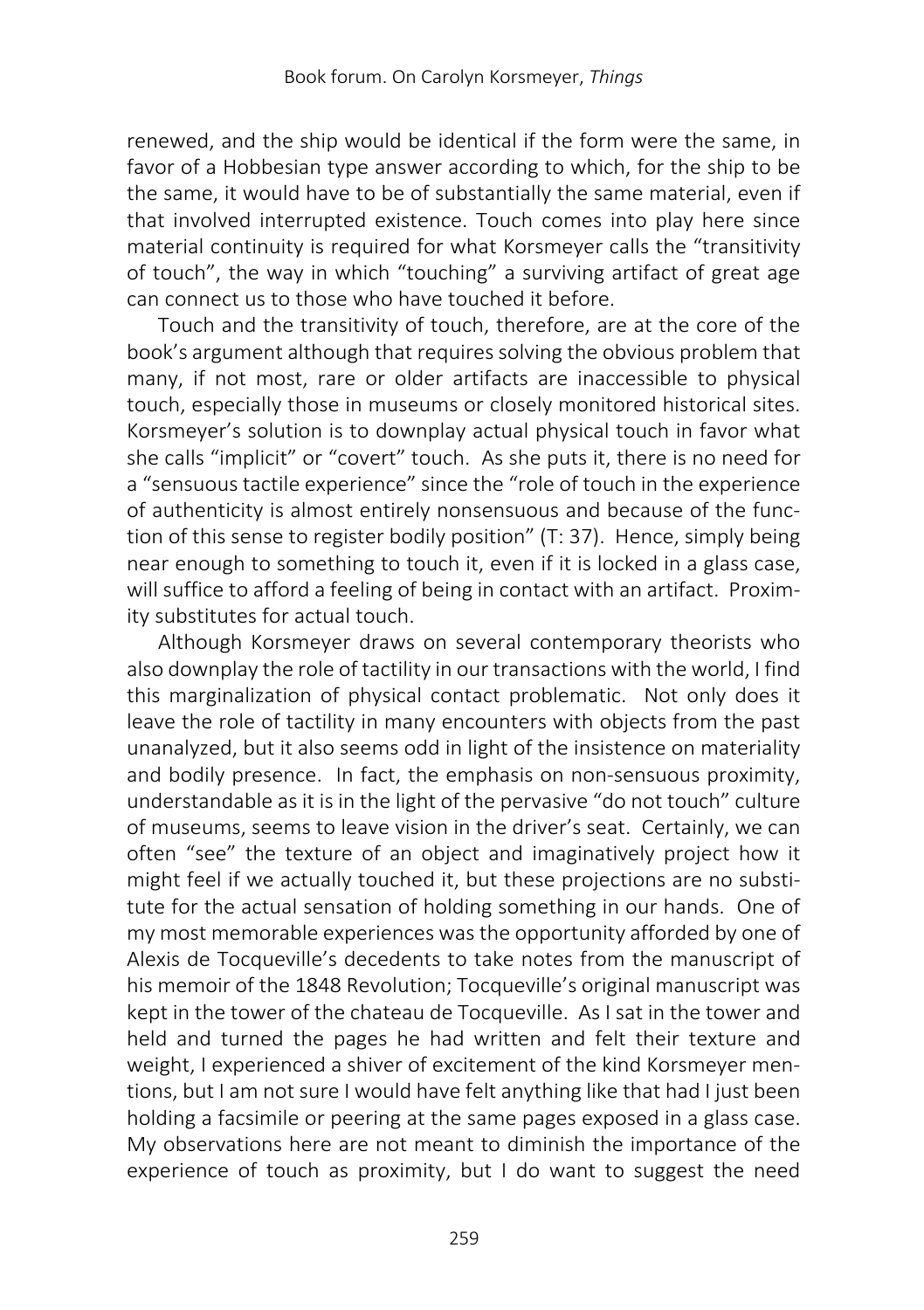explore the role of actual touch and tactility further. In fact, the question of actual touch comes to mind again when we turn to the notion of the "transitivity of touch".

With the "transitivity of touch", we encounter one of Korsmeyer's most important contributions to understanding the power of the genuine. Korsmeyer takes her cue from the traditional notion that to touch something in the present that was part of, belonged to, or was otherwise touched by someone in the past, connects us to them via a chain of human touching and thus brings the past into the present. Korsmeyer is rightly undaunted by skeptics who charge that this is "primitive" or "magical" thinking. I join her in thinking that to regard ourselves as part of a chain of human touching is the most normal thing in the world for social animals like us; it is enshrined in innumerable social practices that involve traditions handed down from generation to generation. The metaphor of "handing" down or handing on is not accidental and in some religious traditions the transitivity of touch involves a literal "laying on of hands".

By generalizing the phenomenon of transitivity, Korsmeyer is able to generate several telling observations about the contrast between a genuine, "real thing" that shows all the signs of wear accumulated over time, from a replica that has been made to look the way the artifact presumably looked at some point in the past. The reason the worn, but genuine artifact is preferable to even the most brilliant replica, is that the replica can never convey the aura of age since it does not have the material presence to support the transitivity of touch. The genuine or original artifact even in its dilapidated condition may still contain a wealth of material that has been touched, if only proximally, by a chain of individuals reaching far into the past (T: 43-57, 163-8). The concept of the transitivity of touch is, I believe, Korsmeyer's most powerful instrument of analysis.

I want to close my essay by paying tribute to the way this book's theoretical analysis can help us understand our own encounters with genuineness by briefly considering the restoration of Abraham Lincoln's home in Springfield, Illinois, the place where he began his career in law and politics and raised his family in a modest frame house that still stands in its original location. When I first moved to Springfield, in the 1970s, the house, which was decently maintained by the state of Illinois, was surrounded by shabby homes of various ages, several souvenir shops, and was just a block from a street worked by prostitutes. When a local congressman managed to get the home and the area around it transferred to the National Park Service, the Park Service not only took the home apart piece by piece and installed modern heating and air conditioning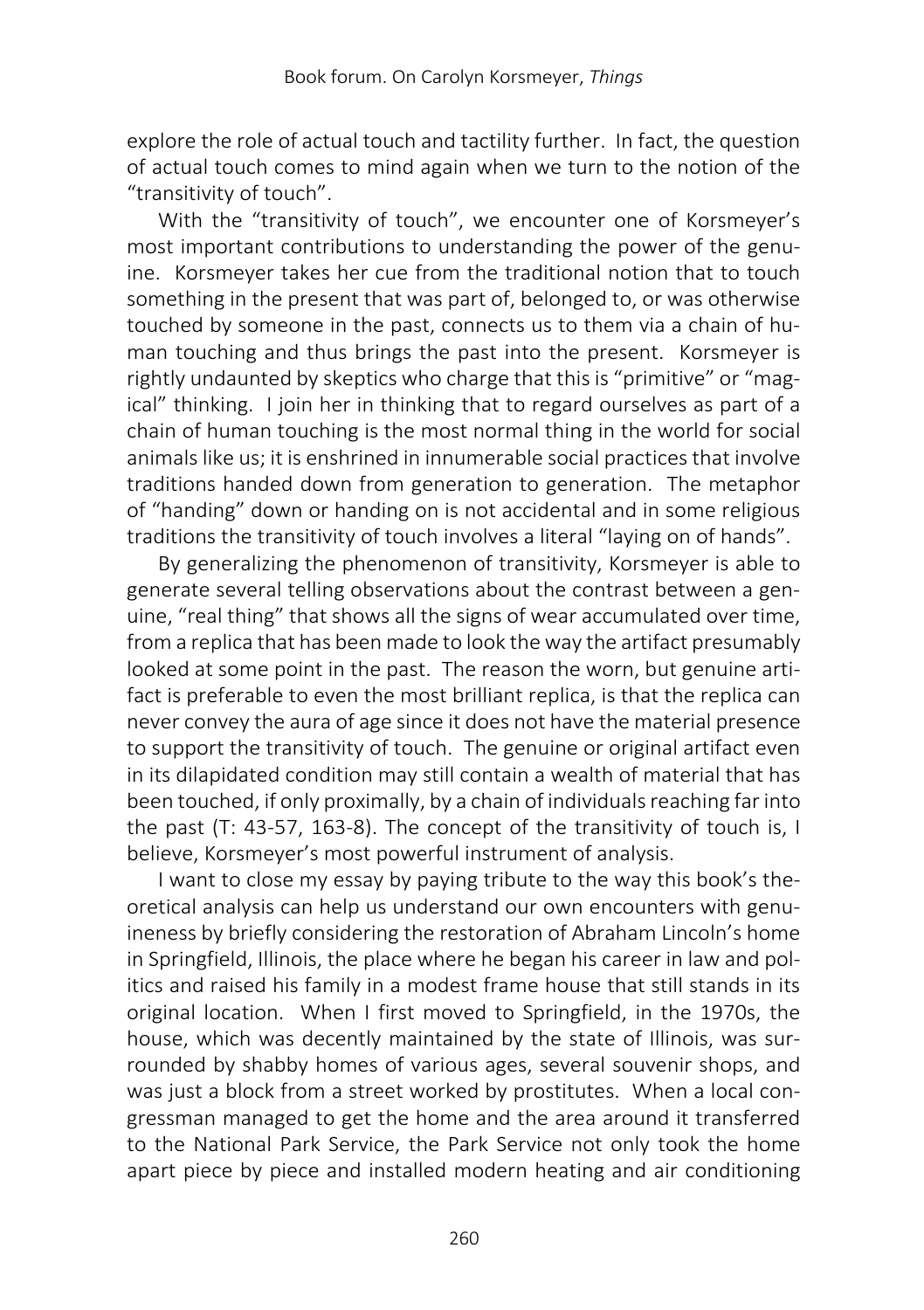along with steel floor joists (to carry the weight of the thousands of visitors), but they also meticulously restored every part of the house to make it look as it did in 1865, the year Lincoln was assassinated. I found little to quarrel with this aspect of the restoration at the time, and today, having read Korsmeyer's book, I realize that I was implicitly accepting the National Park Services' decision to preserve the home's "historical value" rather than let it and the neighborhood further accrue "age value".

On the other hand, I was indignant at the Park Services' decision to apply the same 1865 criteria to all the buildings surrounding the home by tearing down everything that was not there in 1865, leaving the lots as rectangles of grass and installing wooden sidewalks, fences, and period streetlamps. The few buildings that were left had their exteriors restored to their probable look as of 1865. At the time this was done, I was deeply upset at what I saw as the destruction of the continuity of history and complained bitterly at the "Disneyfication" of the Lincoln home site, pointing out to anyone who would listen that, given the house's isolation in a "park" that pretended to be a bubble of frozen time, Lincoln's home could just as well be anywhere – in the Greenfield open-air museum in Michigan, or in the Arizona desert next to the London Bridge. Now, thanks to reading Korsmeyer discussion of the transitivity of touch and the importance of material continuity and continuity of location, I have something more to go on than my instinctive feelings of indignation at the broken continuity of history by not allowing buildings built since 1865 to stand in their original sites around Lincoln's home. But Korsmeyer's theoretical discussion has also reluctantly reconciled me to the Park Service's decision not to preserve those later buildings and calmed me down after all these years of grumbling whenever I passed the Lincoln Home site. Now, I not only understand better why I was indignant back then, but I also realize, thanks to Korsmeyer's judicious analysis of degrees of genuineness, and to her own application of it to places like the Gettysburg battlefield and the Erie Canal terminus, that it is necessary to find a workable balance between historical value and age value and to accept the fact that there will often be painful trade-offs<sup>1</sup>. Things: in touch with the *past* is one of finest demonstrations I know of a book that is both philosophically acute and a reliable guide to thinking about practical matters.

<sup>&</sup>lt;sup>1</sup> Although I still believe the Park Service went too far in erasing all signs of the continuity of history and creating what looks like a movie set, I realize that keeping everything, including the souvenir shops and the nearby red-light district, would have had its own problems.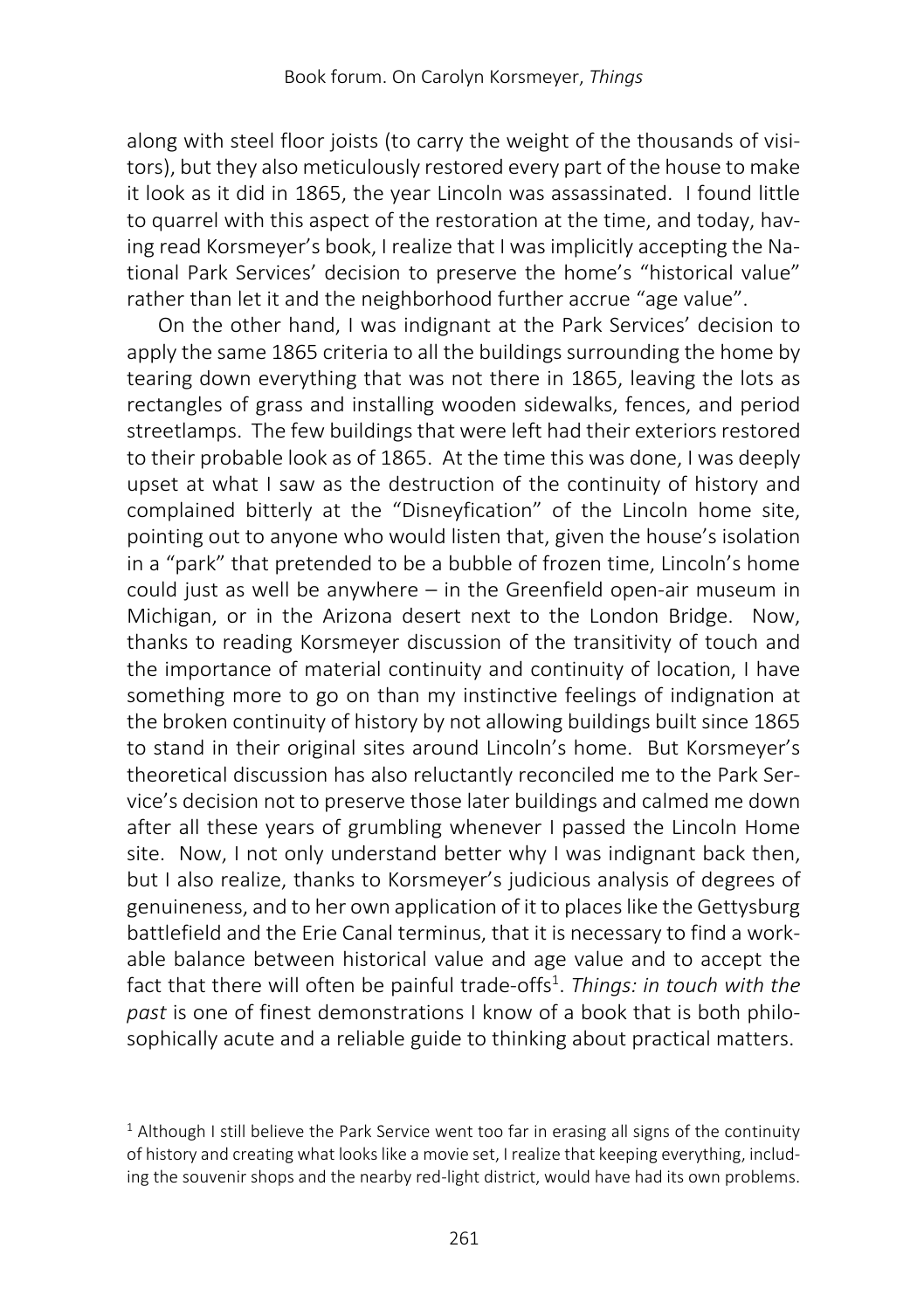# Bibliography

Korsmeyer, C., *Things: in touch with the past*, Oxford, Oxford University Press, 2019.

Zoltán Somhegyi (Károli Gáspár University of the Reformed Church in Hungary, Budapest)

# To touch the past

We may get particularly sad if we lose even a small item, let's say, an inherited favourite pen if it once belonged to a dear family member who is not with us anymore. And this may easily be so even if we can perhaps have a very similar item, however, without that personal connection – i.e. the fact that that very piece was in the hand of our relative – since this connection seems not to be replaceable. Perhaps even more curious is the case if an old photograph depicting our beloved antecedent, let's say, her wedding portrait or graduation photo from before WWII – perhaps with some signs of dereliction on it, the image faded or its edges broken – gets lost, and we may get equally sad as in the above case, even if for example we were prudent enough to make a perfect digital copy of the object when it was still existing, as a provision for such a situation. On another level – "level" regarding both size and personal involvement – we also care for artworks, old buildings and for their survival, however in these cases we have further dimensions included, e.g. aesthetic qualities, (art) historical importance and questions of cultural memory. Enlarging the field still further, we are shocked when notable parts of ancient constructions or even entire archaeological fields and urban neighbourhoods or extended natural reserves, landscapes of particular importance are destroyed – for example motivated by extreme ideologies in terrorist attacks or by short-sighted financial considerations – and here naturally the above viewpoints (personal attachment, aesthetic quality, historical relevance etc.) are completed with another crucial aspect: that of the ethical considerations. There seems to be a widely accepted idea that such remnants from the past need to be conserved – widely accepted though apparently not shared by all, as for example both the recent and previous centuries' and millennia's forms of iconoclasm makes it manifest – and the dilemma of what to keep and how to keep – among others also the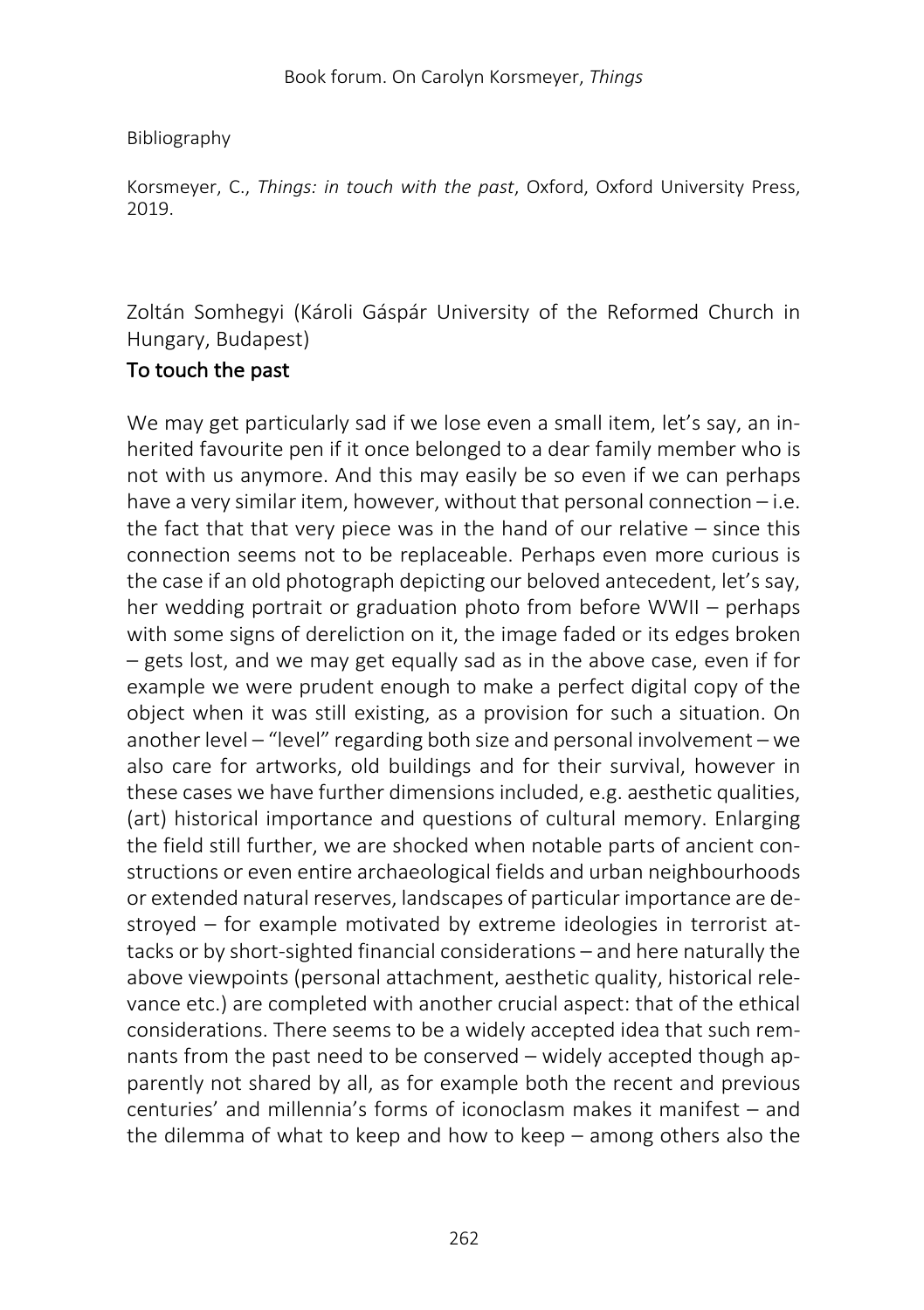question of at what cost to keep – rises regularly on personal, family, national and global levels.

At the same time however one may easily note that questions regarding originality, as well as regarding the properties and values of genuineness are often discussed, and are just as often also properly challenged, both in light of exceptional and scandalous situations (mass destructions, botched restorations, forgeries) as well as in our personal, and perhaps less tragic, everyday experience. It also means that we can trace a certain dichotomy and tension between two phenomena: one is that in many (or most) of the cases we tend to choose and celebrate the original  $-$  e.g. maintain it, conserve it, visit it, acquire it etc. – though at the same time what we consider as genuine may not be (the) one anymore.

Carolyn Korsmeyer's instructive and well-argued book *Things: in touch*  with the past (T) is a dedicated study to further investigate all these issues. Throughout the volume she regularly reminds us that many aspects *of* and *related to* genuineness and originality are not straightforward cases where we can simply have an absolutist and exclusivist approach. Instead of these she argues for a significantly more relativist viewpoint that not only accepts the possibility that there are various grades in the interpretation of the concept of originality (that formerly may have seemed an absolute and clear case), but that exactly the awareness of this will bring us further. As she writes: "[…] genuineness admits of degrees, and recognizing gradations and different meanings of what it means to be a real thing does not undermine the significance of the concept" (T: 11). In other words, the acknowledging of the relativity helps not only to trace the complexity of the concept and to step out from the simplified view, but also to further discover the consequences – both theoretical and practical – of the multiplicity of the question.

The "degrees" and "gradations" are mapped in detail throughout the book, and they include these very relativisms in a broad range of aspects of genuineness. First of all naturally stand the issues around the concept of originality itself: when, from which point and until which point can we consider something as original? How much change – e.g. reconstruction, repair, restoration – is possible to still consider the work as genuine? As Korsmeyer points out, in several cases things are not "ready" at a certain moment (just think of a larger building or city) hence it is impossible to point at a phase that can be taken as its original state. Plus, many things also get modified as part of a regular maintenance practice – parts changed, items renewed, areas repainted etc. – hence physically they will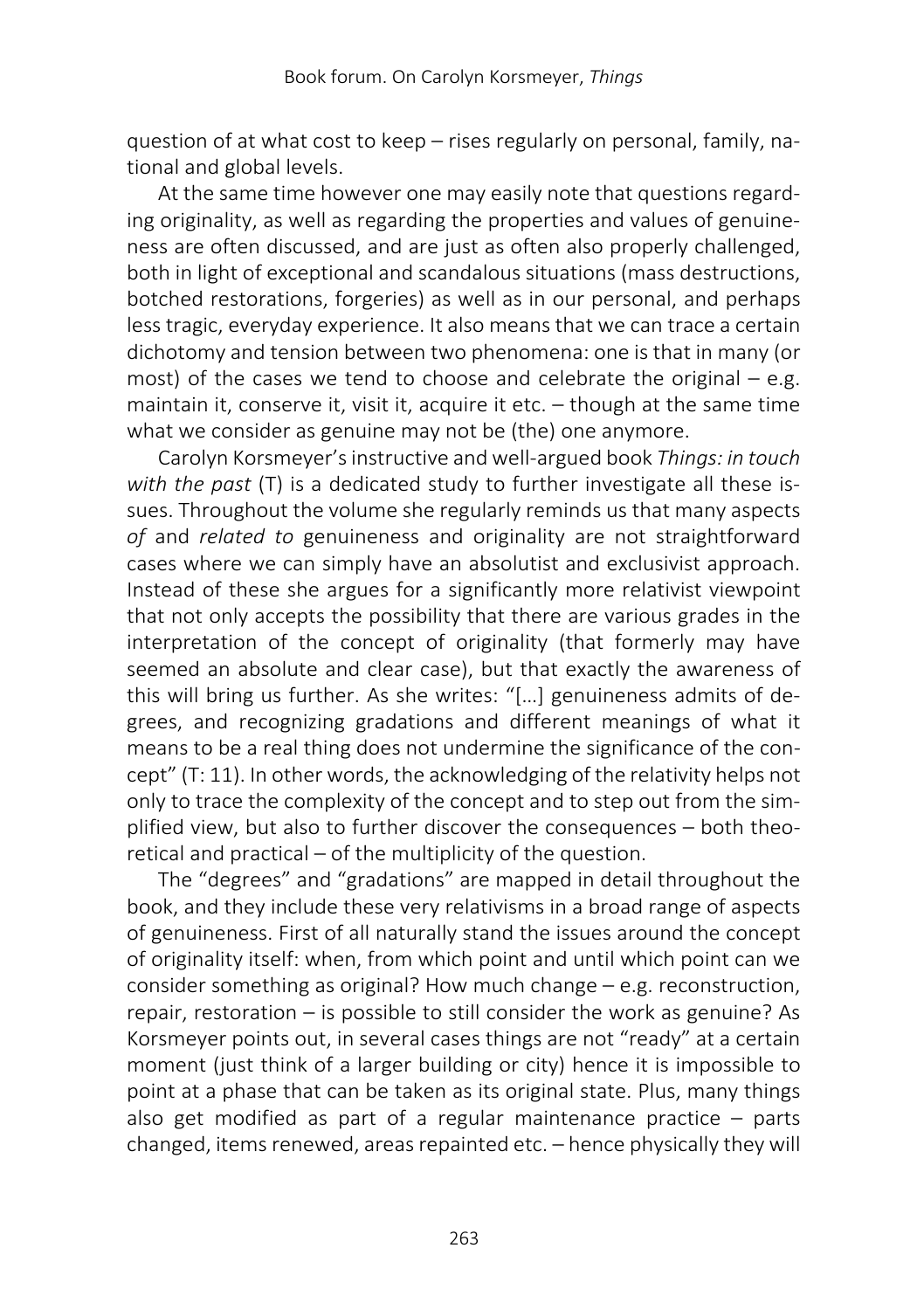not be the same as "in the beginning". All this will obviously put an extremely "purist" interpretation of the concept of genuineness in question.

Another area where the relativity of the phenomena needs to be taken in consideration is regarding the care for these objects, for example how important it is, for whom, and what differences can be in the maintenance or neglect of it? A thing may be important for only one individual, creating a rather personal and sentimental value attached to the object, compared to, for example, national monuments, religious reliquiae, or exceptional works of art, that becomes significant for many of us, and to experience it and be in its presence, hence also to conserve: "Sentiment does enter into aesthetic encounters with objects prized because of what they are and the histories they have undergone. Consequently, there will be inevitable disparity in the appreciative audiences for aura" (p. 69). On the other hand, a further consequence related to the "disparity in the appreciation" will affect the conservation of the object in question, as this practice may also differ. These varieties in some cases are within the acceptable range – just think of the diverse ways how cultures maintain their built heritage, sometimes conserving them in a ruined state as they have survived (e.g. in many Western societies), sometimes regularly rebuilding them to maintain their actual splendour (in the Far Eastern practice). In other occasions the differences in "conservation" and "afterlife" of heritage reaches an ethically (and of course, aesthetically) unacceptable grade, like in the case of the aforementioned complete destruction motivated by extreme ideologies, or also in the case of looting.

Yet another aspect that is regularly mentioned in the book is the variety of the type of objects and of how we perceive them, since it is again fruitful to be fully aware of the relativity these entail. Just like in the other aspects, also here we cannot have one unique form of encounter with the genuine to be described, because the objects are different, hence also the way we can experience them. The difference stands not merely in their "importance" – as mentioned above, if it is worthy for an individual or for a larger group of people, or having universal value – and not even whether the object has aesthetic qualities or not, as naturally also average objects can have significance to many, hence the question if they are (the) genuine matters a lot. However, based on the above we can see that the forms of encounter, of physical encounter varies too: for example if we can touch it with our fingers or hold it in our hand, we can thus have a literally *tangible* connection to the past, or, as Korsmeyer argues: *"with this piece that we hold in our hand the past is gathered into an aesthetically perceptibly present"* (T: 23 – italics in the original). It will be exactly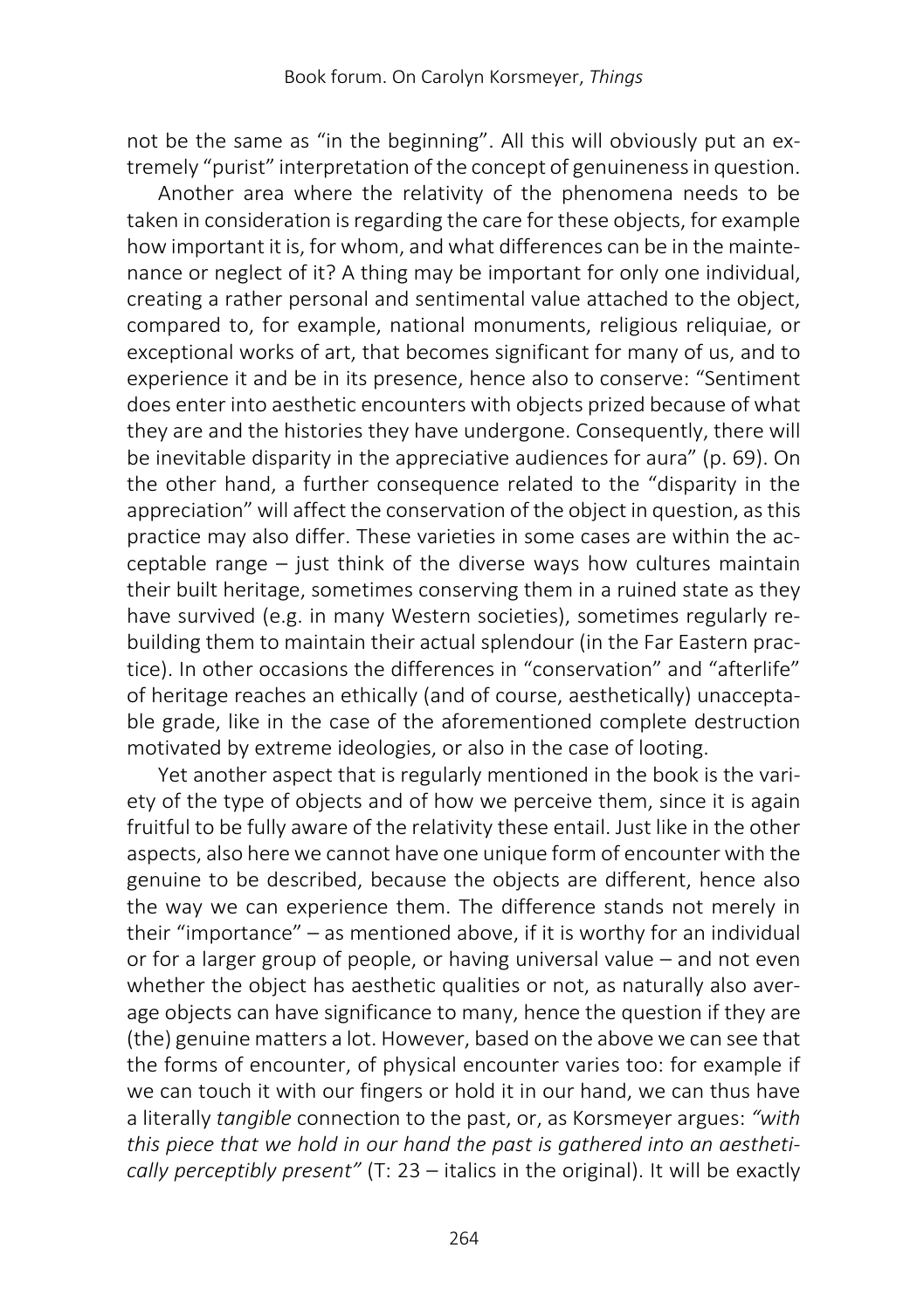this "touch" that will be of primary relevance in the analyses, having an aesthetic character. However, as the author demonstrates, we again have degrees, as the experience of the presence of the past through the object that embodies it may happen also when the physical contact is less direct than actual touch, even nearness can suffice, especially in contexts when real touch is not allowed. An extended mode of this latter will be the case when the object (and the past) requires – or at least invites – more than simple touching, for example when encountering sites of historic or natural significance: "Bodily position and movement, as noted earlier, are registered strongly by the sense of touch, and wandering amid this kind of site puts the visitor in proximity to that which is called to mind. This is a profoundly *situated* experience – which is another aspect of things that embody the past; they engage our own physical participation" (T: 131. – italics in the original).

Already these few examples illustrate the degrees and grades in the concept of genuineness itself, in the variety of encountering the real thing and in the forms of its experience, and we can agree with Korsmeyer that only after making the reader become fully aware of all this she can define genuineness. After this however it will not surprise the reader that even the definition will have its own degrees, or, better to say, there will be definitions of the different degrees, e.g. "an object qualifies as genuine if [...]", or "an object possesses a fair degree of genuineness if [...]" (see T: 186-91.).

Although the above so far may seem as mere theoretical investigations, the reader is regularly confronted with not only the philosophical importance but also crucial relevance and practical consequence of the issue. "This study will not answer all of the questions that arise in practice, but I hope it will provide a framework within which real issues about saving and discarding, nostalgia and practicality, preservation and change might be illuminated" (T: 20). Hence although in the beginning Korsmeyer sets the range of her study mainly as focusing on providing such a theoretical framework, instead of promising to resolve all the questions related to the phenomenon of genuineness and its management, the numerous actual examples over the book serve not only as illustrations of the complexity of the concept but also as analyses of many of the practical consequences.

Naturally not all the areas could be covered at equal length. There are very crucial statements regarding the analyses of issues around the genuineness of nature and other sites, but the reader – at least the present reviewer for sure – would be interested to learn Korsmeyer's ideas re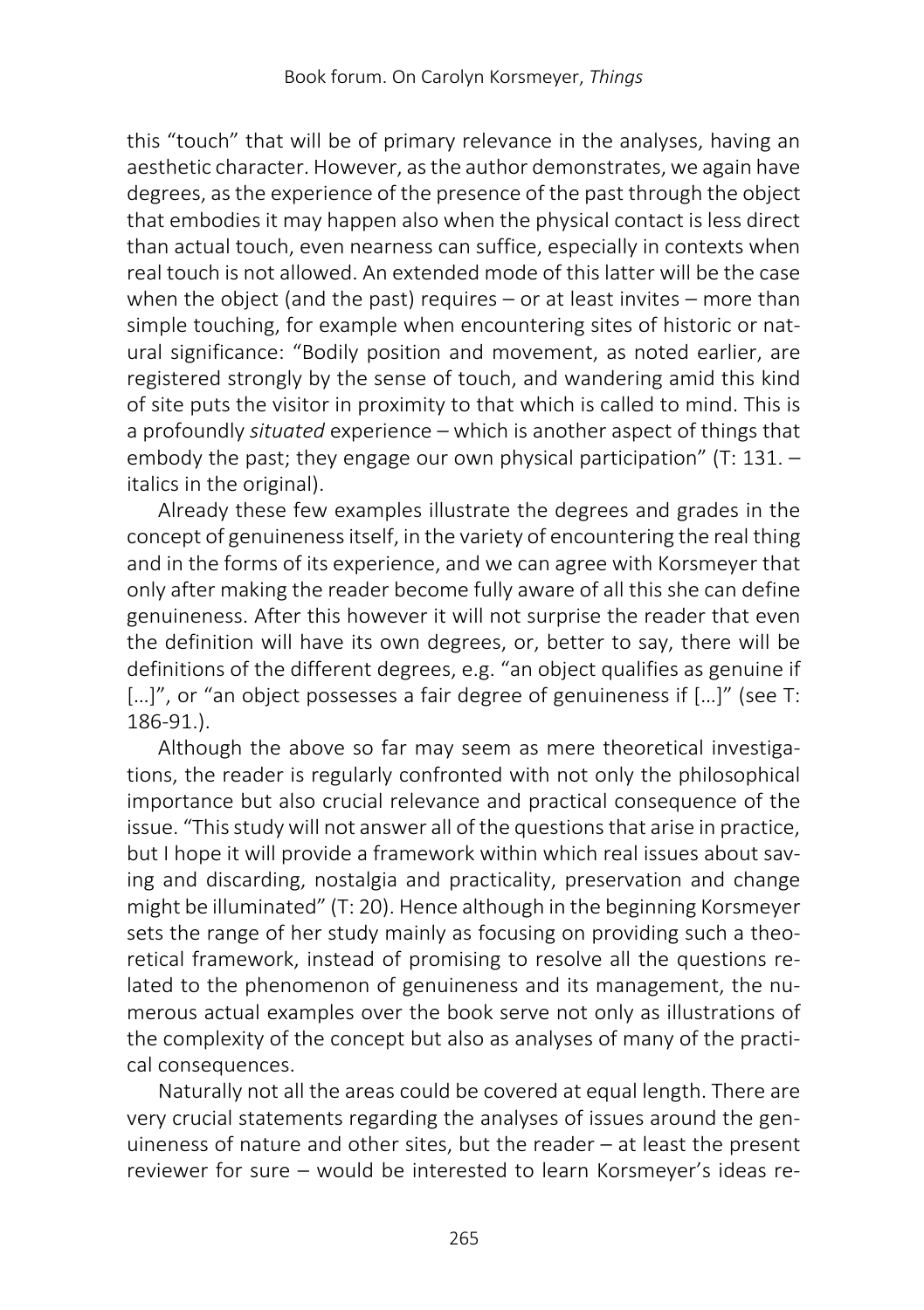garding these issues in more detail. She acknowledges that the focus of the present book was placed more on "human-made artifacts" (T: 198.), that may provide the optimistic reader with the hope that the examination of authenticity and natural environment will become the subject of a future book of hers. Similarly, there are many intellectual delicacies around certain forms and techniques of artworks – as well as around their falsification – where the question of originality is particularly interesting, for example multiplied graphic works like etchings or woodcuts: till which grade can they be considered as "original"? What about for example later prints made from the same plate but not by the hands of the artist? Or, an example that also Korsmeyer mentions in a note, pieces of art created with ephemeral materials (T: 170, n9). These and many other subareas continue to be extremely thrilling to future scrutinization.

In these accurately built analyses we get a precise investigation of the qualities and uniqueness of "the real thing", convincingly proving that genuineness is an unsubstitutable property. Given the nature of the issue, it seems impossible to provide a direct set of guidelines on how to handle each and any individual case when genuineness is harmed or in threat, among other reasons also because of the emotional factor involved in such decisions. The book can nevertheless greatly contribute to the fuller understanding of these complex issues, that, exactly because of the emotional involvement will help us realise more how our own interpretation of past events work, how awareness of personal and universal heritage is formed, and how the urge to care can develop through the connection to the object, to the real thing, that allows us to touch the past.

## Bibliography

Korsmeyer, C., *Things: in touch with the past*, Oxford, Oxford University Press, 2019.

# James O. Young (University of Victoria) The value of genuine things

Carolyn Korsmeyer's fascinating new book, *Things: in touch with the past* (T), is concerned with two questions. First, she asks why we value encounters with genuine things from the past in a way that we do not value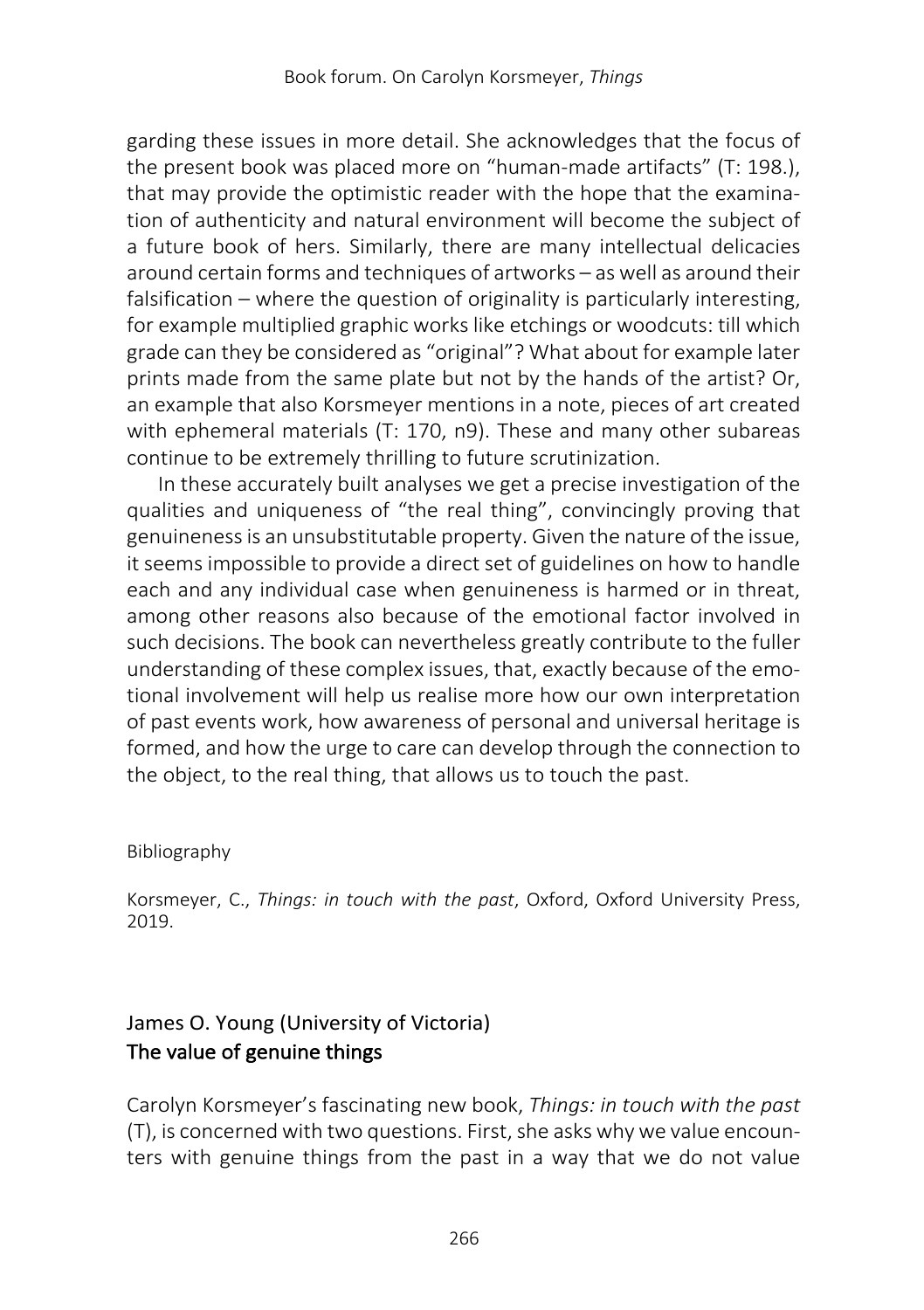encounters with even the best replicas of such things. Second, she asks about what constitutes a genuine thing. This essay leaves the second of these questions to other contributors to this forum and focuses on the first. Central to Korsmeyer's answer to the first question is the claim that genuineness is an aesthetic property that we value in objects. I am not persuaded that this is a satisfactory answer. For a start, the concept of the aesthetic is poorly understood. Analysing the value of genuine things in terms of a poorly understood concept is bound to leave many unanswered questions. Moreover, a better explanation is available for the fact that encounters with genuine things are valued: such encounters are homages to, and promote communion with, past people and are valued as such. At times, Korsmeyer indicates that she adopts this better explanation.

Korsmeyer has identified a phenomenon in need of explanation. Consider this example. I own a fifth century BC Athenian tetradrachm that I often view with pleasure, thinking to myself that it might have been held by Plato or Socrates. I would be deeply disappointed if I were to be informed that my tetradrachm is a forgery even if only an expert could tell that it is not genuine. Many other people value experiences of genuine things from the past in a way that they do not value experiences of even the best replicas. We may well wonder why this is.

Korsmeyer proposes that "the term 'aesthetic' does as well as any to describe […] the thrill of an encounter with the genuine" (T: 29). Unfortunately, describing an experience as aesthetic casts only little light on it. A wide variety of experiences are described as aesthetic and it is difficult to identify what they all have in common. The line between aesthetic experiences and other sorts of appreciation is difficult to draw. Even if we had an account of aesthetic experience, we would still need an account of the specific sort of aesthetic experience that, Korsmeyer believes, results from encounters with genuine things. In the end, saying that genuineness is an aesthetic property and that we have an aesthetic experience when encountering genuine things is an unsatisfactory explanation of the fact that we value encounters with such things. Such an explanation is too easy and uninformative.

Fortunately, we do not need to look far to find a better account of why we value experience of genuine things. Korsmeyer goes a long way towards providing this account. In an effort to provide an explanation of why we value genuine things, she writes that an encounter with a genuine thing is "like Wow. Or more articulately, it is akin to emotions such as love, reverence, respect, awe, or wonder" (T: 117). Some of these feelings are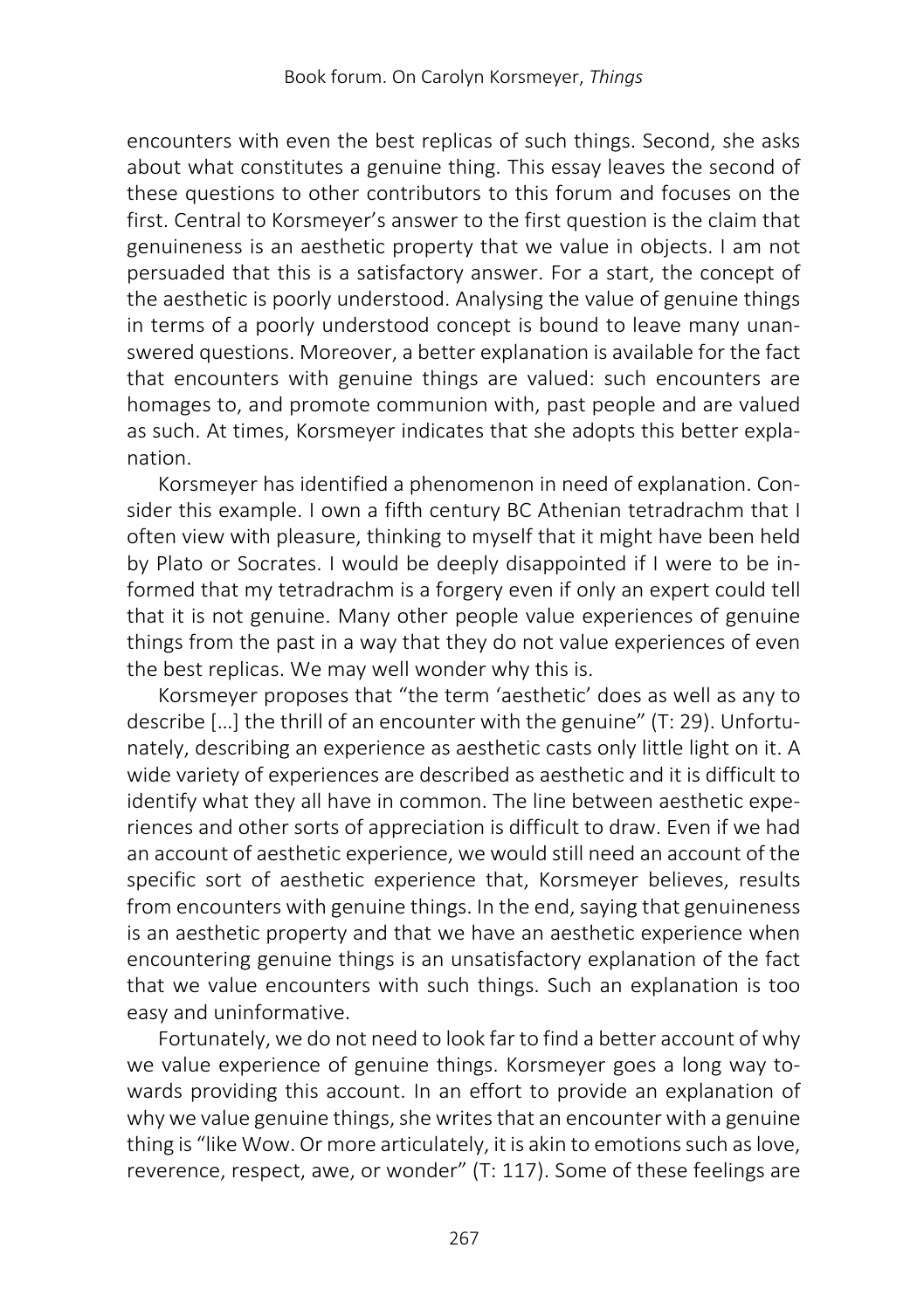plausibly held to be aesthetic experiences. In particular, the feeling of wonder could well be aesthetic. The others are less plausibly held to be aesthetic experiences. Korsmeyer, however, correctly identifies some of the affects that we experience when in the presence of genuine objects. We feel awe, respect and reverence for the accomplishments of our forbearers. These affects, for whatever reasons, are more easily felt in the presence of genuine objects. We want to have these affects because they are the ones that are appropriate to feel in the presence of the relics of our forbearers. We owe them respect and even reverence and genuine things assist us in discharging our responsibilities. Genuine things give us a feeling of filial piety and this is not helpfully described as an aesthetic experience.

Korsmeyer identifies another reason why we value the experience of genuine things. She writes that "appreciation of the genuine artifact" contributes to social and emotional health. Regard for genuine things, on her view, is akin to "love, loyalty, and reverence directed to persons" (T: 111). This is exactly right but it does not suggest that experience of genuine things is aesthetic. Korsmeyer believes that the similarity between our experience of genuine things and the feelings we have for specific human beings supports her claim that our experience of genuine things is an aesthetic experience. Just the opposite is true. We do not value our interactions with human beings as sources of aesthetic experiences. We value these interactions as ways of building communion and intimacy with others and not for their own sake.

Contact or proximity with genuine things promotes communion with past people. Genuine things put some people in the frame of mind where such communion is possible. In a similar way, some people go to church, or seek out relics, as a way of promoting spiritual thoughts. Spiritual thoughts are possible anywhere, but a church can promote them. I hypothesize that we value genuine things as means of promoting communion with (at least some) past persons and of feeling part of something greater than ourselves. This hypothesis is a genuine explanation of the phenomenon with which Korsmeyer is concerned in a way that reference to the poorly understood concept of the aesthetic is not. We understand why communion with (at least some) past people is important and why we value this communion. We understand why feeling part of a whole is important to many people. On my account we are able to explain why the age of something is valuable. It is not valuable in itself, but it is valuable because it facilitates communion with people remote from our time and place and, simultaneously, promotes our well-being.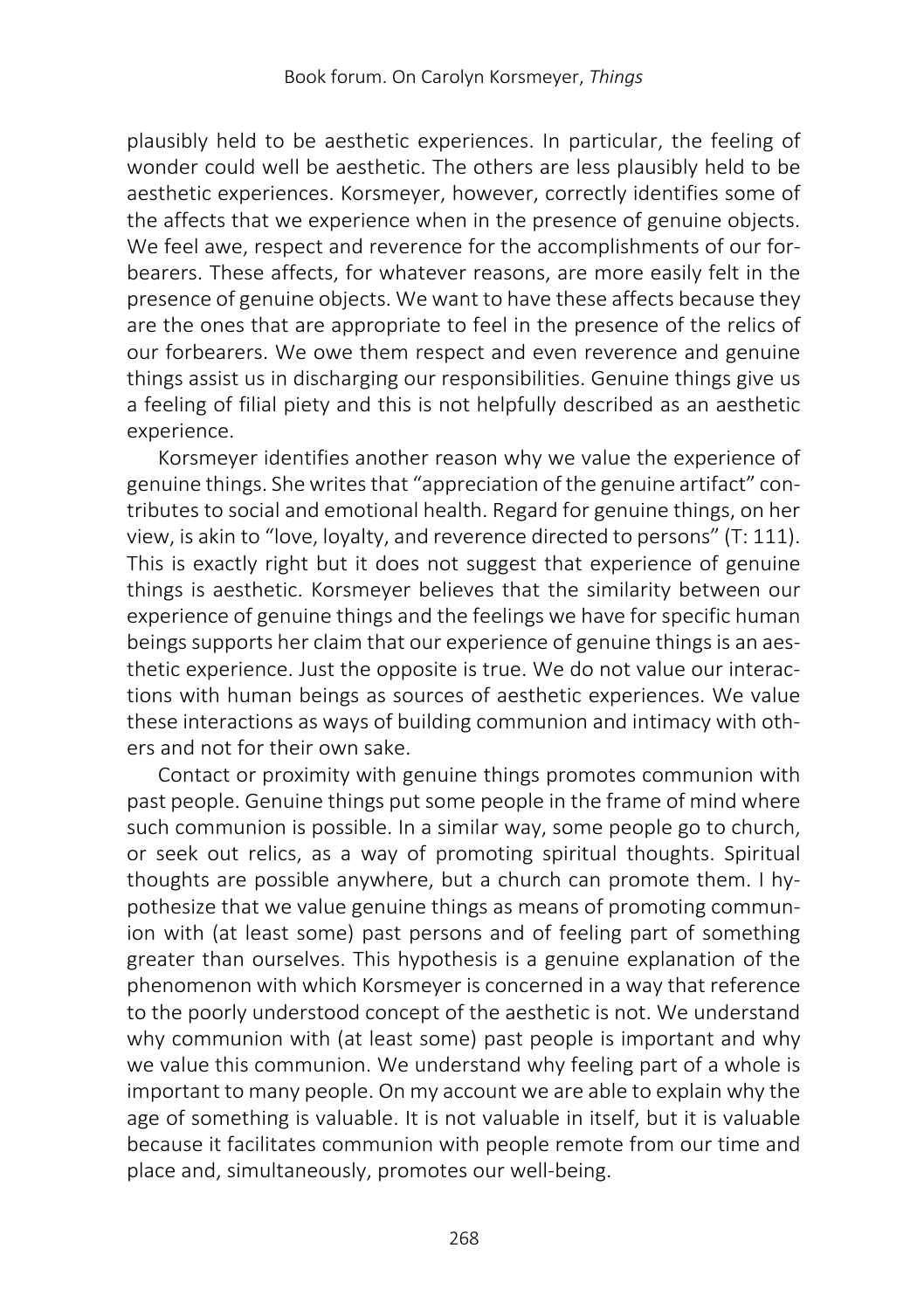Consider this example of how real things provide an opportunity to pay our respects to people from the past and to feel communion with them. When I visited Athens, the first place I went was the agora. I did not go to get some feeling (though I did), but because I believed that I ought to go. My visit to the agora was an homage that I owed to Socrates. This homage was most appropriately performed at a specific place. Moreover, I wanted to feel a sense of communion with Socrates. Similarly, I have gone to see copies of the Magna Carta as a way of paying my respects to those who began the long (unfinished) fight for democracy in the Englishspeaking world. Among my feelings was a sense that I had behaved fittingly and that I had discharged an obligation. Another feeling was that of communion with those who began the (unfinished) fight against arbitrary government. These feelings are, perhaps, best described, in rather oldfashioned terms, as moral sentiments rather than as aesthetic experiences (filial piety is another such moral sentiment).

Consider another example. My wife values, above all other genuine things, a kitchen sideboard brought from Pennsylvania to southern Ontario by her Mennonite forbearers at the beginning of the nineteenth century. Calling her experience of the sideboard an aesthetic experience does not capture what is important about encounters with the sideboard. The experience is not valued in itself, as one values an aesthetic experience. Rather, my wife's encounters with the sideboard establishes her place in a community and a location. In the presence of the genuine sideboard, she feels connected both to the land and to the people who have farmed it for more than two centuries. The sideboard is, as it were, proof of this connection and valued as such.

Korsmeyer cites Linda Nochlin as saying something that helps explain why the experience of genuine things is valuable. Nochlin states that a remnant of a work can be "eloquent in its isolation, its suggestion of the passage of earthly grandeur" (T: 185). Again, I agree with Korsmeyer and Nochlin that this is part of the appeal of genuine things, but I deny again that the value that we find in encounters with genuine things or remnants of such things is helpfully described as aesthetic. Encountering a ruin, we feel nostalgia or, perhaps, a pleasing melancholy. These feelings are compounded, I have suggested, with a feeling of communion with our fellow humans. Perhaps these feelings are aesthetic responses. Whether they are or not, characterizing the response as nostalgia or pleasingly melancholy is much more informative. We get some insight into the nature of our feelings.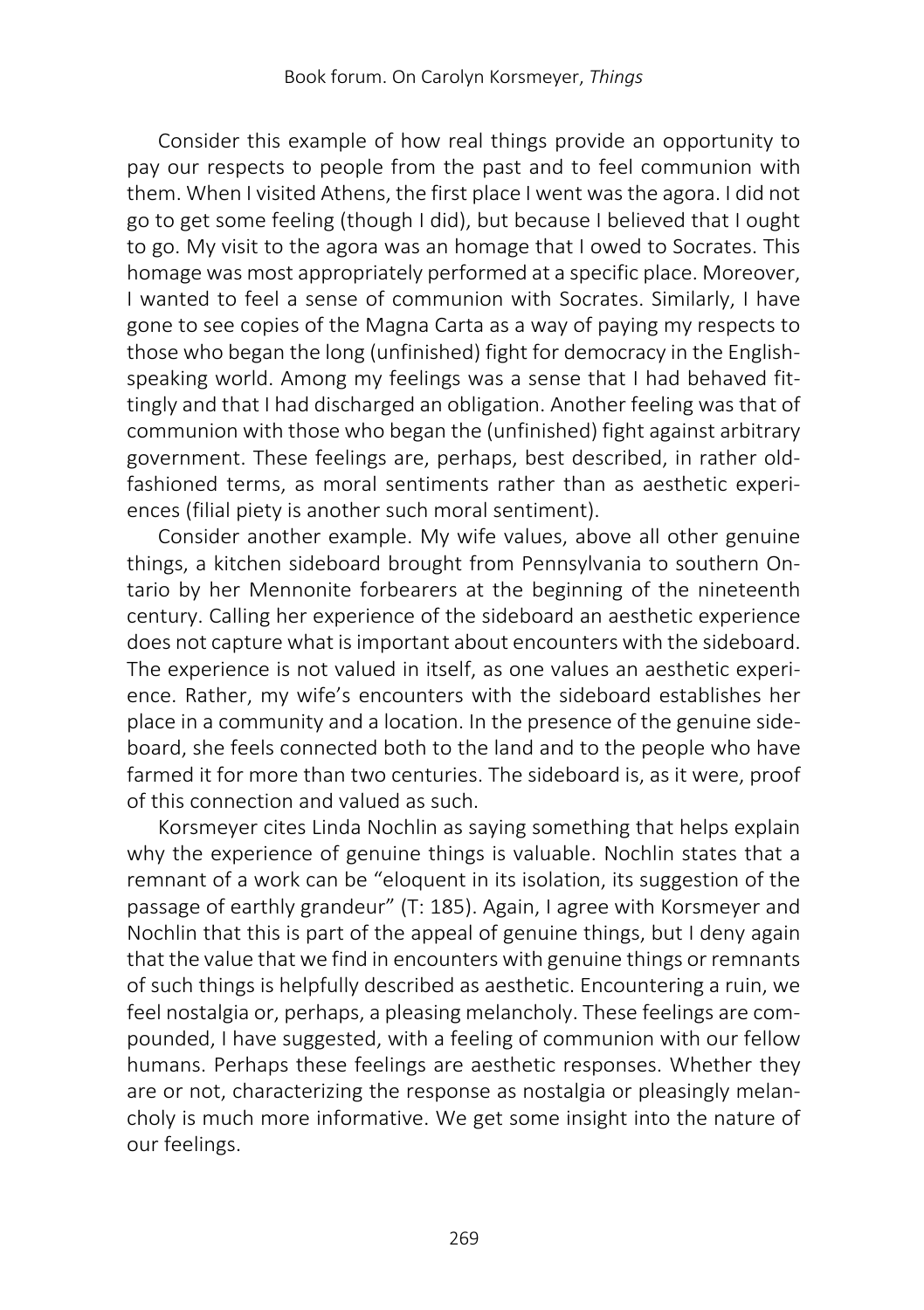Genuineness is not a valuable property in all contexts. Sometimes we are not interested in feeling communion with or honouring certain people from the past. When we regard the value of genuine things as more than aesthetic, we are in a position to explain why this is. Here is an example. As a descendant of United Empire Loyalists, I have no interest in feeling communion with American revolutionaries and I would not cross the street to see a genuine copy of the US Constitution (in fact, I have been across the street from Independence Hall in Philadelphia without the least temptation to go in). A genuine original copy of the US Constitution will do nothing for me. Korsmeyer is, of course, aware of the fact that people respond differently to genuine objects and she gives the charming example of Harriet Smith's treasures in Jane Austen's *Emma*. Only Harriet would value encounters with her treasures. Once Harriet loses her interest in Mr. Elton, her precious relics lose all of their value. This is more evidence that we value genuine objects, not as aesthetic objects, but as means to connect with the people who produced them. With some people we value a connection, with others we do not. These reflections count against Korsmeyer's contention that genuineness "is a property that commands attention in itself" (T: 35).

I want to quibble with one more of Korsmeyer's statements. She writes that when genuine things are "willfully damaged or destroyed […] a moral wrong is perceived to have been done – to the culture that produced them" (T: 3). Korsmeyer is wrong when she suggests that the wrong is always done to the culture that produced them. For a start, the culture that produced them may no longer exist and the sense in which it can be harmed is elusive. Even if a non-existent culture can be harmed, the destruction of a genuine thing is not merely wrong because it harms the culture which produced it. The destruction is also wrong because it harms members of other cultures. The UNESCO Convention for the Protection of World Cultural and Natural Heritage of 1972 states that "parts of the cultural or natural heritage are of outstanding interest and therefore need to be preserved as part of the world heritage of mankind as a whole"<sup>1</sup>. Destruction of certain items of cultural property hinders the capacity of people from a variety of cultures to feel communion with the culture that produced the destroyed object. Thus, members of many cultures can be harmed by destruction of some genuine things. This point is

<sup>1</sup> United Nations Educational, Scientific and Cultural Organisation, *Convention Concerning the Production of the World Cultural and Natural Heritage*, adopted by the General Conference at its seventeenth session, Paris, 16 November 1972.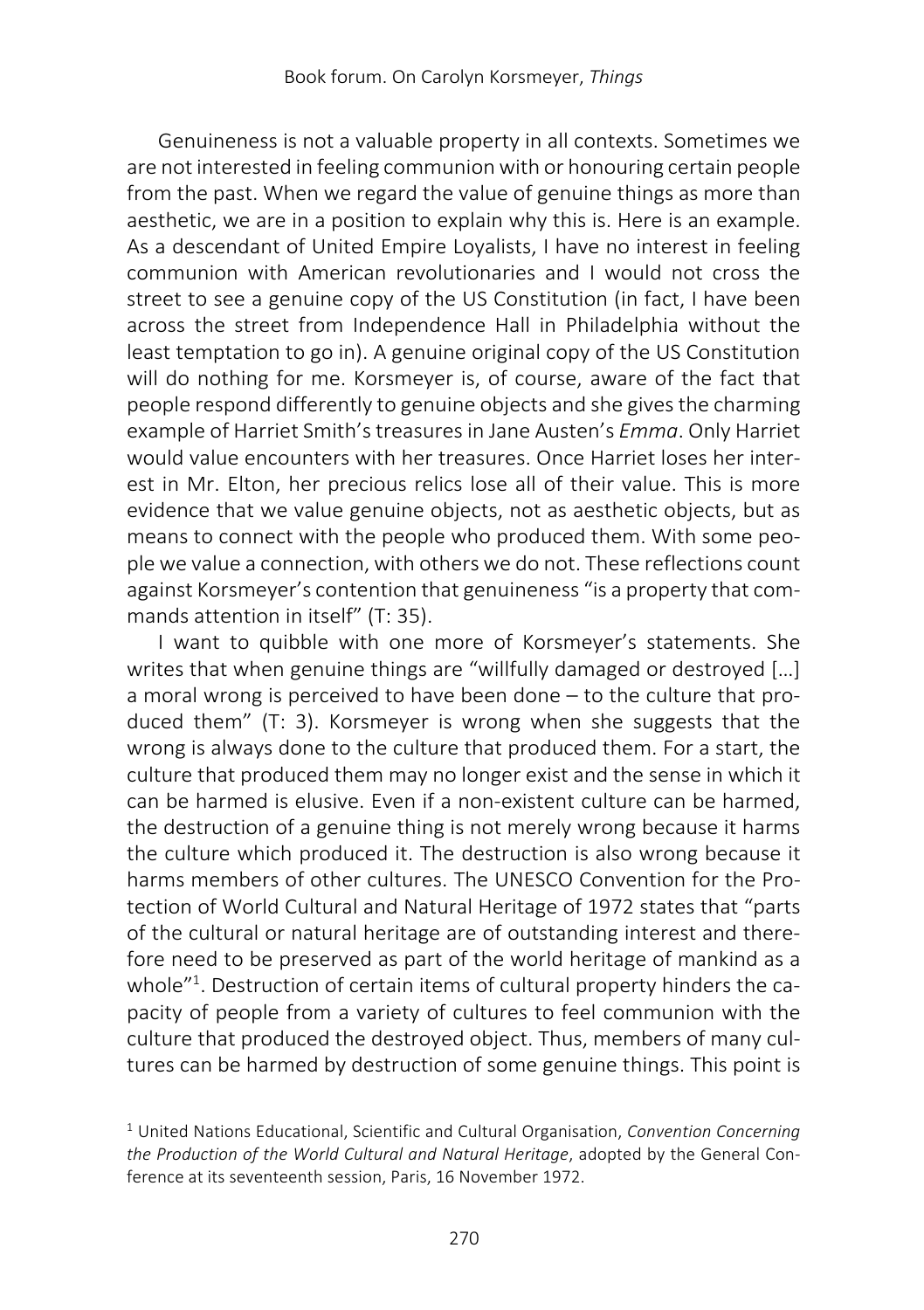a quibble since, from what Korsmeyer says elsewhere in her book, she would likely not disagree with this point.

*Things*is a remarkable book full of thought-provoking examples of cultural artifacts and insightful reflections on them. Like many good works of philosophy, Korsmeyer's book is valuable sometimes more as a source of good questions than as a source of convincing answers. That said, Korsmeyer certainly makes progress in understanding why we enjoy encounters with genuine things, but I am sceptical about the contention that they are valued essentially as sources of aesthetic experience. Encounters with genuine things are ways of respecting and communing with past people and as sources of pleasing melancholy and nostalgia. These are better described as moral sentiments than as aesthetic experiences.

#### Bibliography

Korsmeyer, C., *Things: in touch with the past*, Oxford, Oxford University Press, 2019.

## Carolyn Korsmeyer

## Response

I welcome this opportunity to think further about the ideas developed in *Things: in touch with the past.* These four commentators have spurred me to probe more deeply into some of the claims fielded in the book. I shall address them jointly, inasmuch as several sets of remarks raise related issues. My focus will be on three subjects: the scope of what we count as *aesthetic* properties, values, and responses; the notion of touch as a mode of aesthetic apprehension and the problems raised regarding what I label *implicit touch*; and the contestable concept of the *genuine* with all its complexities.

Although none of my commentators objects to what might seem to be a radical extension of the aesthetic senses to include touch, I begin with the importance of that sense for the aesthetic apprehension of things of great age or rarity (and by the way, I prefer the word "apprehension" to the more common "appreciation," because it foregrounds the cognitive aspect of encounters with the past, the importance of which will be addressed shortly). Maintaining that touch can function aes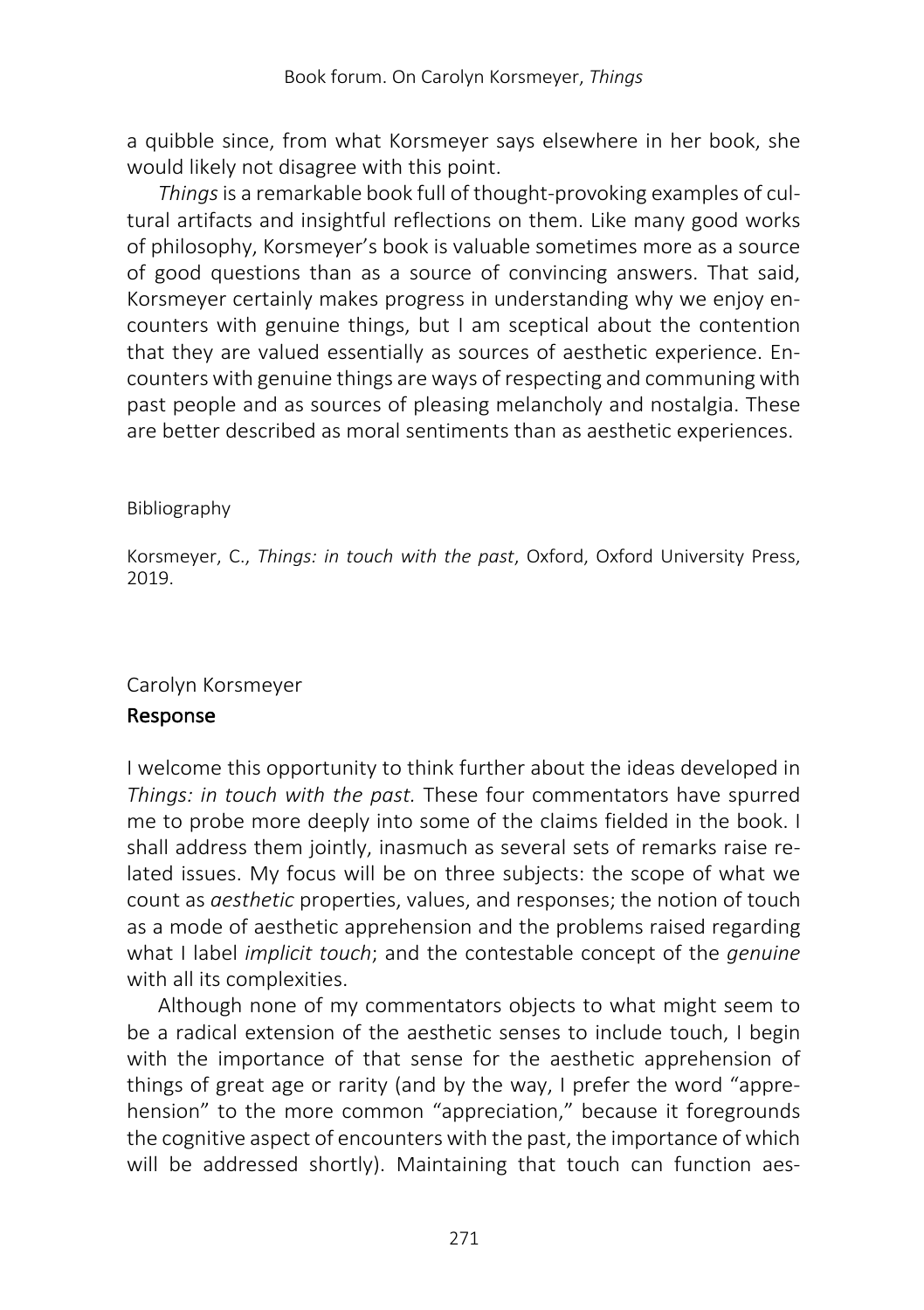thetically violates the long, if waning, tradition that considers only vision and hearing to operate at sufficient distance to achieve the time-honored contemplative regard that produces the disinterested admiration called "aesthetic". This venerable restriction has relaxed considerably over the last few decades, and now the so-called bodily senses also have their advocates, which is amply evident in several philosophy books on the aesthetic aspects of eating and drinking<sup>1</sup>. In fact, one of my commentators, Larry Shiner, has just published a book on behalf of the aesthetics and artistry of smell (see Shiner 2020). The expansion of the sensory conduits for aesthetic experiences has encouraged inclusion of bodily responses among the ways that we come to understand and appreciate both art and other objects; and there is hardly a more "bodily" sense than touch.

However, my brief on behalf of the sense of touch and its role in encounters with objects of antiquity may seem odd at first, because I am not concerned with the particular sensations registered by this sense. That is, the texture of an object, whether it is rough or smooth, sticky or soft, and so forth is not what is important when describing encounters with things from the past. Rather, it is the intimate physical *contact* that touch permits when one lays hands upon an artifact that has survived over the years. This emphasis on contact, as Shiner notes, leads me to focus on the material being of historical artifacts – another departure from older aesthetic approaches that often stressed the immateriality of an "aesthetic object".

James Young questions my application of the notion of the aesthetic to the thrill that, he agrees, can arise when we encounter objects that have endured over time. Rather than characterizing this experience as aesthetic, however, he describes it as a feeling of communion with our forebears, with people who lived before us and whose lives are glimpsed when we handle the things they left behind. I agree that in many cases, perhaps most, this communion is part of the experience. Indeed, it is an element of what I mean by the transitivity of touch.

Then again, as Zoltán Somhegyi notes, there are ancient objects in nature that prompt that thrill yet are not human-made, and I also agree that such things evoke marvel that matches or at least parallels responses to genuine artifacts. Some natural objects have become recognized as a part of culture and might be said to merge with the human-made world. Consider, for instance, ancient trees that have grown for centuries. Occasionally, those trees are rooted in places where human beings have also left

<sup>1</sup> To mention just three: Sweeny (2018); Perullo (2013); Korsmeyer (1999).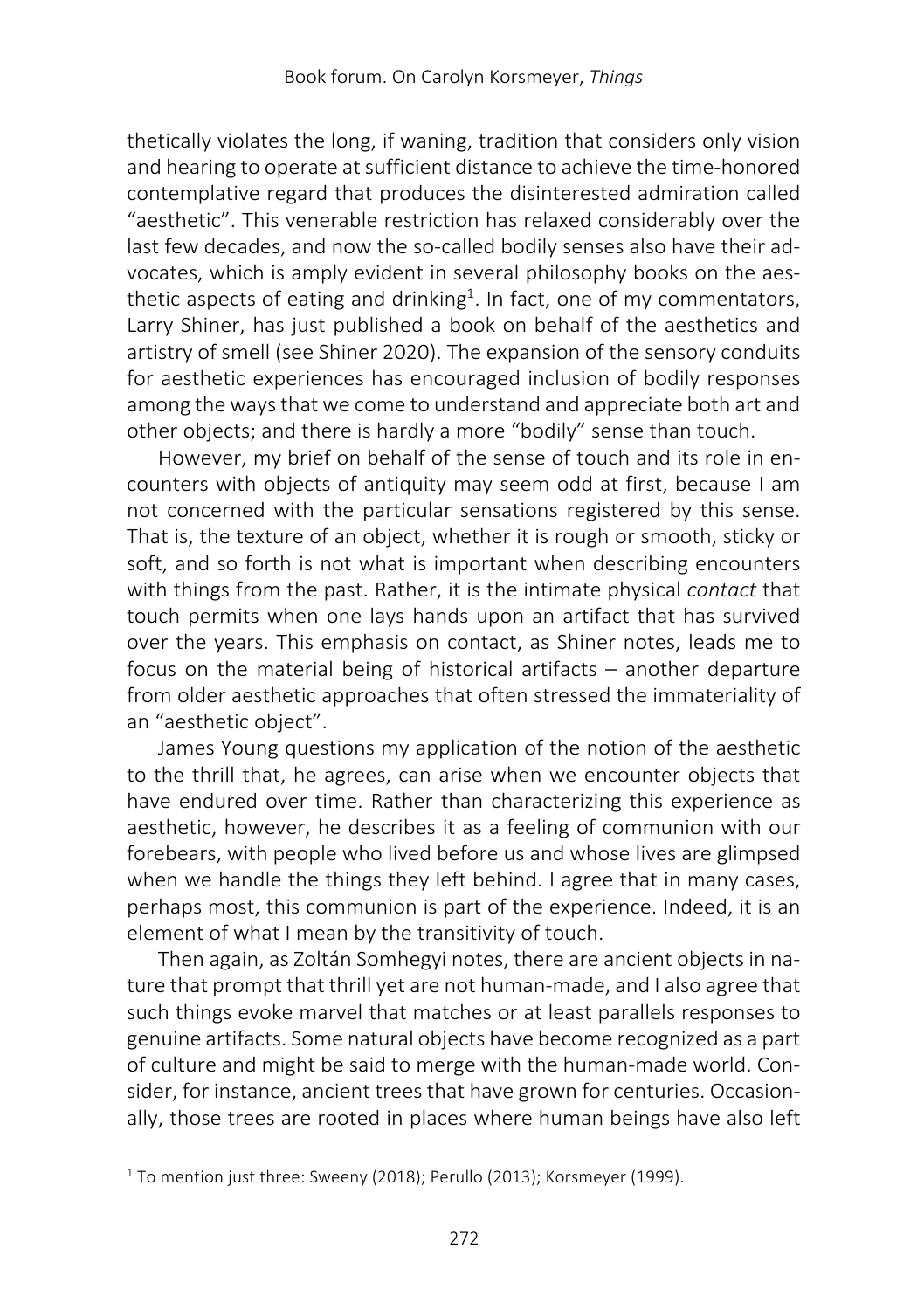their mark and as such might be said to prompt a sense of communion with people of the past. Some of the ancient yews that grow around Dryburgh Abbey in Scotland, for example, are older than the twelfth-century abbey ruins. One might even point to a relationship established between nature and culture with the slices of old trunks that are displayed with date labels on their rings to note what was going on in the human world when the trees were mere saplings. Indications of the Battle of Hastings or the Great Lisbon Earthquake might put us in mind of antique societies. But in addition, there are natural objects that inspire awe on their own without reference to the human world at all, such as Joshua trees; perhaps we might even include fossils and dinosaur bones. Insofar as these kinds of things prompt marvel, they fall out of Young's alternate proposal. With objects of nature, it is their own great age, or sometimes their rarity, that prompts marvel<sup>2</sup>.

(In a way, the perceivable age of an inanimate object, whether natural or artifactual, might resonate with the human world because all of us, person or thing, suffer the changes of time. Francis Sparshott, both a philosopher and a poet, captures this melancholy truth when he observes, "A car rusting on a beach changes year by year as waves tear the doors and fill the body with shingle. A cabin in the bush decays within a lifetime, leaving nothing but an enameled basin or an empty bottle. A face falls away in a few decades, as flesh becomes falser to the skin and truer to the skull." [Sparshott 1985: 92-3]).

But are encounters with old things aptly described as "aesthetic"? Young is absolutely right that the term is vague. He calls it "poorly understood", but perhaps he would agree with the alternate description "poorly defined" – and moreover that the definitional problem is intransigent. With so many philosophers having attempted to formulate accounts of "aesthetic", the fact that controversy and indeterminacy still plague the term is certainly not for lack of trying. Perhaps the difficulty can be traced to the fact that "aesthetic" serves too many ends to yield a maximally useful degree of clarity. Indeed, for quite some time, the term was defined largely by what it is *not*, for it was considered easier to target things that fell outside the category: not moral, not religious, not scientific, not practical or useful, sometimes even not emotional (when Clive

<sup>2</sup> Consider the lone extant example of *Encephalartos woodii* at the KEW Royal Botanical Gardens, London. https://www.npr.org/sections/krulwich/2011/05/10/136029423/theloneliest-plant-in-the-world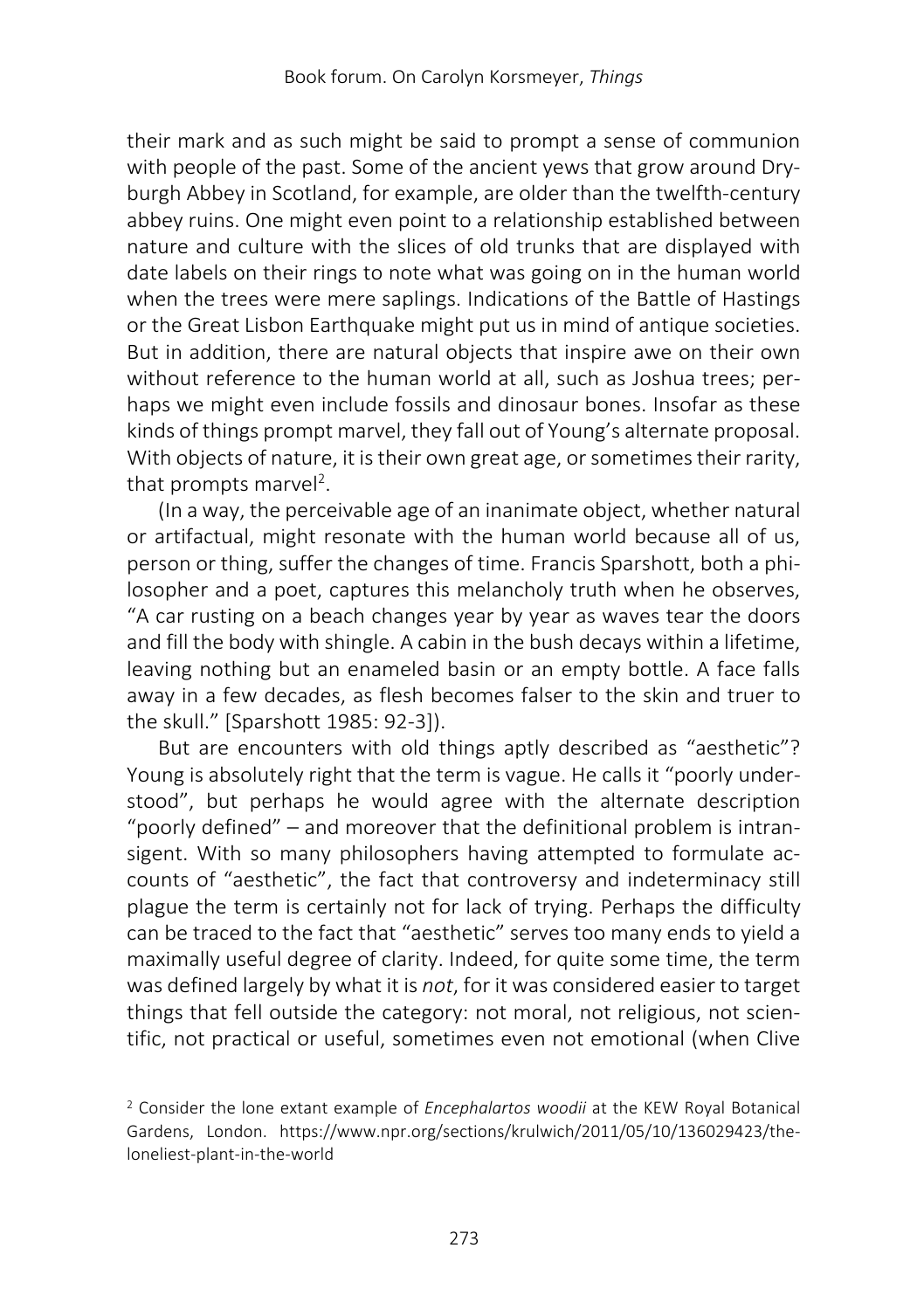Bell advanced his famous notion of an aesthetic emotion, he distinguished it from ordinary emotions).

The history of the development of modern theories sheds light on this negative definitional strategy, which represents an approach that unfortunately occludes the complexity of many aesthetic encounters. What we now call "aesthetics" came into being alongside hedonic theories of value that developed as part of the influential theories of the eighteenth century, especially those prompted by empiricism, which tended to analyze value of all kinds in terms of the arousal of pleasure. Since pleasure can be taken in so many things, there was a lot of theoretical detail work required to distinguish the different sorts. Moral approval might indicate pleasure in the achievement of happiness and social order, for instance; physical pleasure is sensuous gratification; instrumental pleasures are responses to successful practical efforts, and so forth. Many kinds of value indicate the satisfaction of some kind of desire. In contrast, aesthetic pleasure – the central term was "beauty" – was held up as the pleasure that wasn't any of these but was valuable for its own sake alone, free from desire (and hence "disinterested"). The hedonic legacy is still with us.

However, there is another pertinent historical root, and that is the idea that aesthetic apprehension is a sort of immediate, sensed response that delivers compressed or distilled cognition of its object<sup>3</sup>. Perhaps we come close to a pure aesthetic delight with a simple object, such as the delicate green that sometimes appears above the horizon after sunset. But most of the time, objects of experience are too complex to yield such an unalloyed moment, and what we call "aesthetic" is rarely a pure experience unmixed with any other affective element<sup>4</sup>. This is one reason why the term is so intransigently indeterminate and vague, for those moments cannot be described in a single way that serves for all cases. There are aesthetic aspects to many experiences, including those that have ethical, cognitive, and emotional weight.

I build upon the latter in calling the thrill of contact with the past "aesthetic". Wonder, marvel, thrill – these are all emotions that can bring about a pause during which one simply savors the moment when we dwell in that affect. It is possible that most emotions admit an aesthetic

<sup>&</sup>lt;sup>3</sup> Early versions of this view are perhaps most explicit in the German tradition of Baumgarten and Meier. See Guyer (2014, chap. 6).

<sup>4</sup> Indeed, sometimes pure aesthetic enjoyment occurs in stark conflict with other values. Claude Monet described his horror when he realized that he was admiring the changes of color appearing on the face of his dead wife.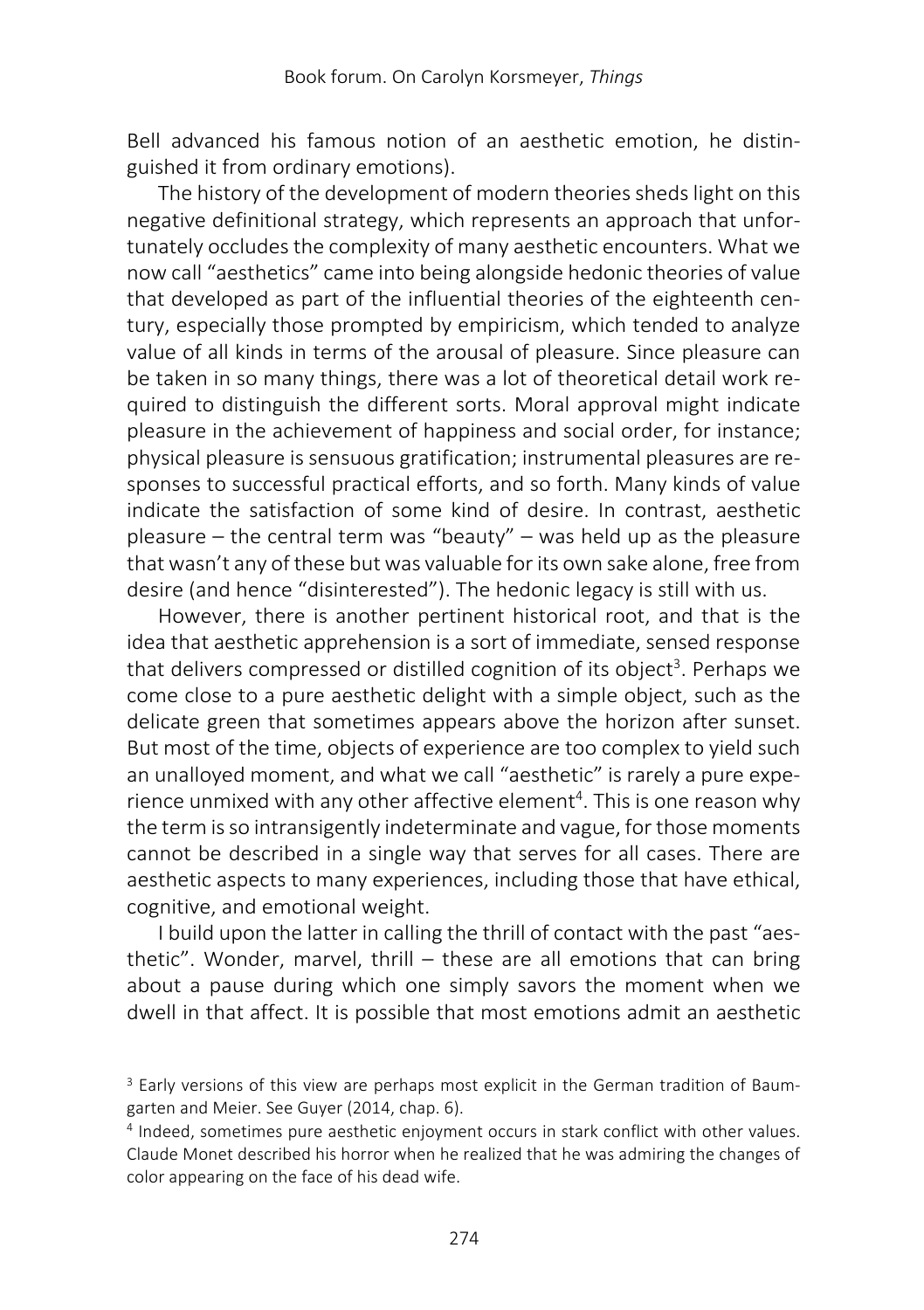moment. And certainly, those that do need not be "positive" or joyful. After all, it is terror that paves the way to the sublime, and even disgust arguably has an aesthetic element<sup>5</sup>. Young concludes that "Encounters with genuine things are ways of respecting and communing with past people and as sources of pleasing melancholy and nostalgia". And I entirely agree. Melancholy and nostalgia are exactly the kinds of emotions that possess an aesthetic aspect, wherein we pause and savor the experience and the object that prompts them. Are these really "better described as moral sentiments than as aesthetic experiences"? I don't think so, although I would certainly grant that there is often a moral aspect to the event, which is grounded in awareness of what the object is and what it means.

His recommendation that encounters from the past foster communication with those long gone leads Young to offer an alternative view of the value of the genuine. With a real old artifact, do we value the object itself for its own sake only, or do we value it because it is instrumental for our well-being? He favors the latter view and believes that encounters with our forebears contribute to our flourishing. I would invert the claim. It is the object that I value, but not because it promotes my well-being. Rather, it promotes well-being inasmuch as I recognize its wondrous existence. This difference of opinion can be cast as a variety of Plato's *Euthyphro* question: is something valuable because I (or the gods) love it, or do I love it because of what it is? I like to think that Socrates would agree with me in the choice of the latter option.

There are two aspects of my promotion of the role of touch in encounters with the past that have prompted some skepticism. One is my claim about the transitivity of touch – the impression that in touching an old artifact, one becomes a link in a chain of contact with others who have touched the same thing. None of my commentators seems to object to this idea, and since I already defended it in my introductory remarks, I'll move on to the other troublesome claim: implicit touch.

"Implicit touch" refers to the times when one is in the vicinity of a rare or ancient object but is unable, either by difficulty of access or by restrictions designed to protect the object, to reach out and literally touch it. Probably we are all familiar with the temptation to touch something that we know we should not, at the same time recognizing that the reasons we should not provide sufficient motive to obey the rules. Not only museum guards but also conscience protect works of art from the

<sup>5</sup> I make this case in Korsmeyer (2011). See also Kolnai (2004).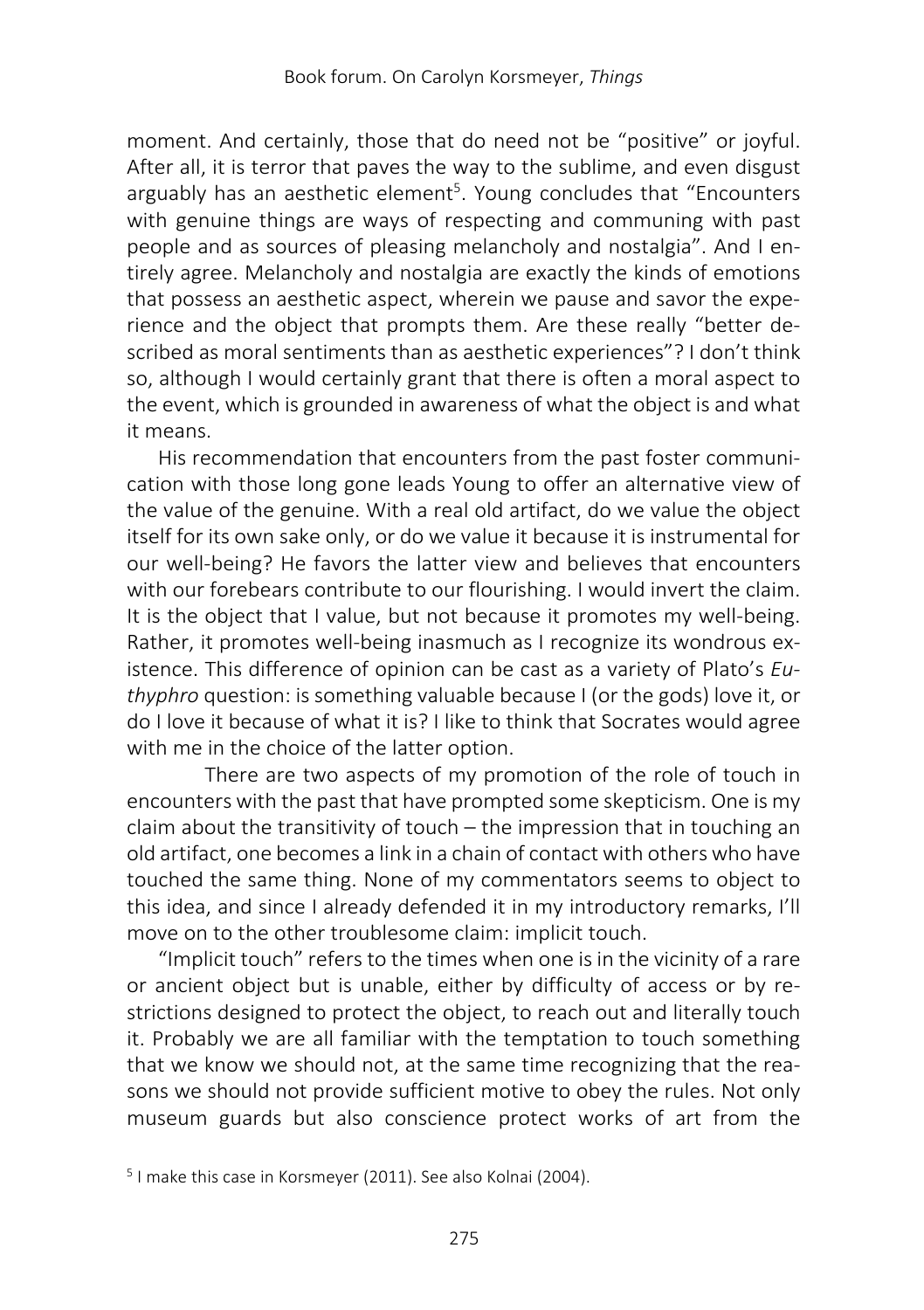damage that might be caused by handling. In many of the Paleolithic caves where our distant ancestors left their mystifying paintings, ancient limners left their actual handprints. Those images seem positively to invite one to lay one's own hand on the very place where many millennia ago others placed theirs<sup>6</sup>. But we (should) recognize that protecting those ancient artifacts from the gradual destruction caused by our touch is more important than our (selfish) experience of direct contact. So we (should) keep our hands in our pockets in such places.

Nonetheless, coming near to artifacts that are ancient and rare, or special in some other sense, delivers an experience that simply reading about them or seeing a picture does not. Hence I speculate that when literal contact is impossible, proximity stands in for touch, operating as a kind of "implicit touch" because given other circumstances, one *might* reach out and grasp or stroke the object.

Both Shiner and Renzo note that implicit touch is less plausible than actual touch. And I have to agree that it is an odd phenomenon. But how else to account for the fact that thousands of people crowd in front of the *Mona Lisa,* even though a good reproduction or digital image is far easier to see? Or, to use an example from *Things*, for the fact that when an original holograph copy of Abraham Lincoln's Gettysburg Address was put on display at the Library of Congress in 2009, hundreds lined up to view it in its protective glass case, whereas a perceptually indistinguishable copy garnered little interest. They could not actually touch the paper on which the address was written, but they could come very close to it  $-$  to the real thing.

Shiner suspects some inconsistency between my emphasis on the importance of the materiality of objects – which is what makes them tangible, after all – and my concession that when we cannot make actual contact, implicit touch suffices. Certainly, the experience might be even more powerful if we were in a position actually to handle old things. In the book, I quote a library curator who permits himself to handle – without protective gloves – rare first editions and manuscripts written by luminaries such as Benjamin Franklin. He states, "Just to be in their presence is an honor"<sup>7</sup>. Few of us are in a position to share such actual contact, but in its absence, getting close is still pretty thrilling. Shiner's personal testimony of handling the papers of Alexis de Toqueville is another example

<sup>6</sup> See the image chosen for the cover of *Things* – a hand reaching toward an ancient petroglyph of another hand.

<sup>7</sup> Quoted in Korsmeyer (2019: 25).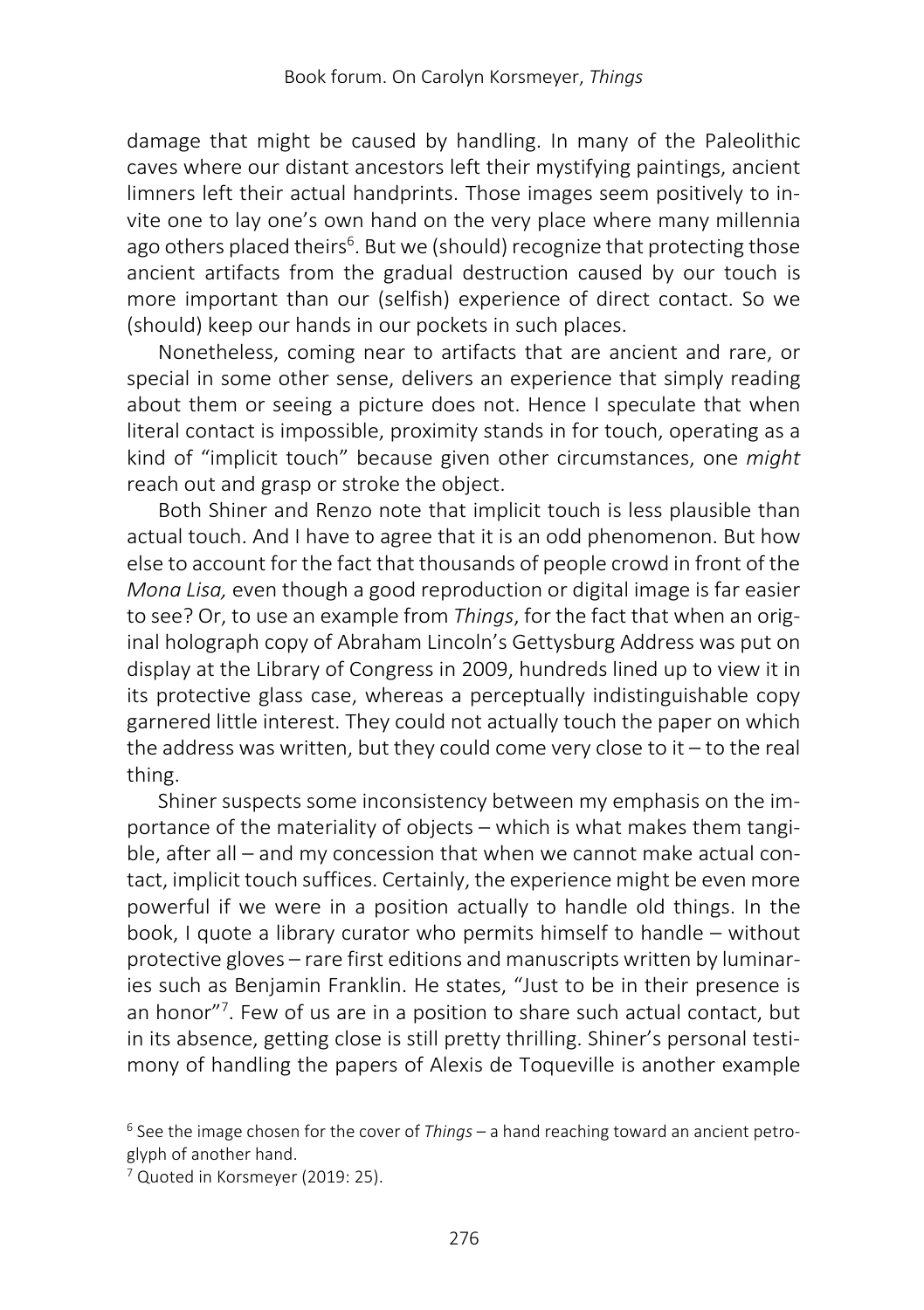of this rare privilege, and when one is permitted literally to handle something, mere proximity is a pale substitute.

But does implicit touch serve the purpose I claim for it? Shiner suggests that implicit touch "seems to leave vision in the driver's seat". Renzo makes a similar point by observing that proximity works "only in combination with the exercise of other senses, most notably sight". I have to agree with both points, but not because implicit touch is without force. Rather, experience is almost always multi-sensory, and my emphasis on touch was not intended to imply that touch is the only sense operating in a relevant manner with the apprehension of things from the past. I foreground it (as Renzo notes) because its role in apprehending value is usually overlooked. In addition to multi-sensory experience, belief is also required for an aesthetic encounter with the past; and it is often the wide scope of sight that furnishes the bulk of information about what it is that we are touching (it is no accident that so many visual metaphors are used for knowledge). But this does not entail that sight provides the main sensory avenue for encounters with the past; only that sight affords the commonest means of discovery of the identity of what we draw near to – with or without touching.

Renzo also raises a tricky point: if there is such a thing as implicit touch, why doesn't this phenomenon extend to other senses, such as implicit hearing? He asks, "Why think that proximity to something we can touch can generate an experience that proximity to something we can hear cannot?". The question prompts consideration of bodily position and which senses come into prominence with physical movement. Both hearing and vision are considered the "distance" senses because they can function at a remove from their stimulus objects, although we still have to be within sight or within hearing range of an object. The bodily senses require much closer proximity, even contact. Touch is the paramount external sense that situates us bodily in relation to something else, and this fact edges this sense back into the driver's seat, at least sharing the steering wheel (the so-called internal senses, including proprioception, are also at work, of course).

Drawing near to an object, one might *almost touch* it. Pressing your ear against a closed door may yield faint sounds, but does one *almost hear* it in the same way? I don't think so. Being near enough to touch delivers a sense of presence before an object; listening through a closed door simply delivers faint sounds. If a rare artifact is in an opaque container, we do not *almost see* it, even though we might know that is nearby. And ignorance that a Rothko resides inside a crate yields no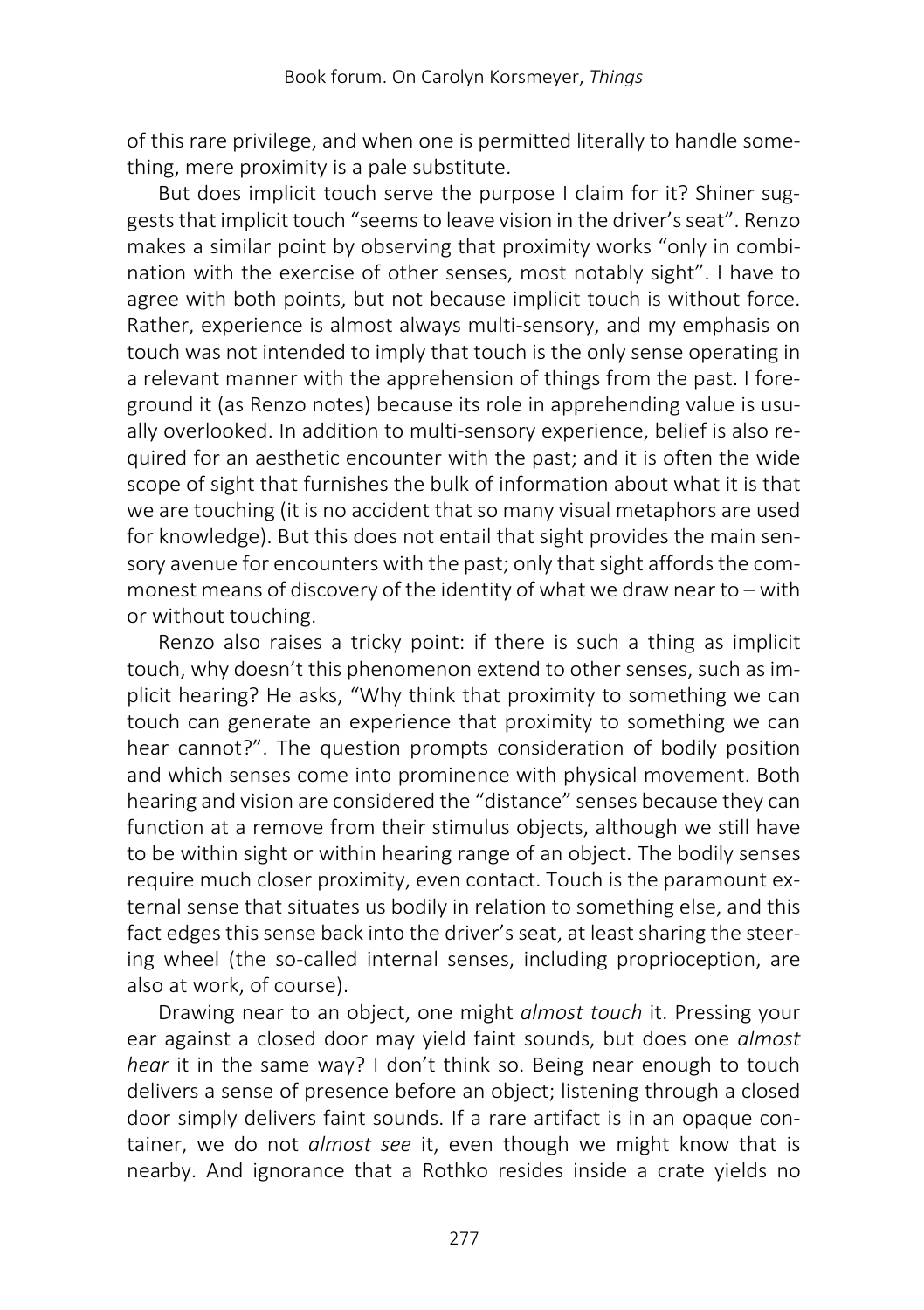experience at all to speak of (and to expand the thought experiment a bit: there can't be almost-smelling, because even if a whiff of an odor is very faint, it still counts as being smelled. If there is such a thing as almosttasting, it takes place by means of smell when suspended molecules enter the nose and mouth). One could ponder the comparison of "almost" experiences with a longer list of hypotheses. But I venture to say that almost touching would yield a sense of awe; almost hearing strains one to listen closely; and almost seeing merely frustrates. Because the sense of touch is paramount among the external senses to register bodily position, it plays a strong role in the experience of proximity.

For implicit touch to come into play one must believe that one is in the presence of the genuine or real thing. That belief might be undermined by additional information, in which case one's encounter loses its impact. This fairly common experience might lead to the conclusion that the value of the genuine thing is a matter of imaginative projection. None of these commentators reject the idea that genuineness has a special value, nor that it is a nonperceptual property that affects experience. But since we live in a world of simulacra, I hope it is of interest to explore the difference between replica and real somewhat further.

Renzo questions my experiential account of aesthetic apprehension by claiming that we can experience a genuine thing, but without what I posit as its characteristic thrill or shiver or marvel. For instance, if I own a genuine Rothko painting but believe it to be a replica, I experience the genuine thing without the thrill. Therefore, it might seem thrill is "a dispensable component of the aesthetic value of experiencing the genuine". However, this objection underplays the role of cognition in aesthetic apprehension. Let me approach this point from a new angle, folding into Renzo's point a more commonly heard claim about replicas and the experience they deliver. This is also another way to understand the appreciation of age value, a term derived from Riegl that Shiner highlights.

It might seem that if there is no perceptual difference between a real object and an excellent copy – and many copies are truly excellent – then claiming that there is an experiential, aesthetic difference between the two confuses what can be apprehended with what can be projected by the imagination. There is a way to address this issue that escaped my notice when I wrote *Things*. This additional line of argument gives me an opportunity to adjust a claim in the book, for I believe that although the *perceptual* qualities of real and replica may be indistinguishable, the belief that one is real and the other a copy means that they are not truly *indiscernible* in experience. At first glance, that sounds like a strange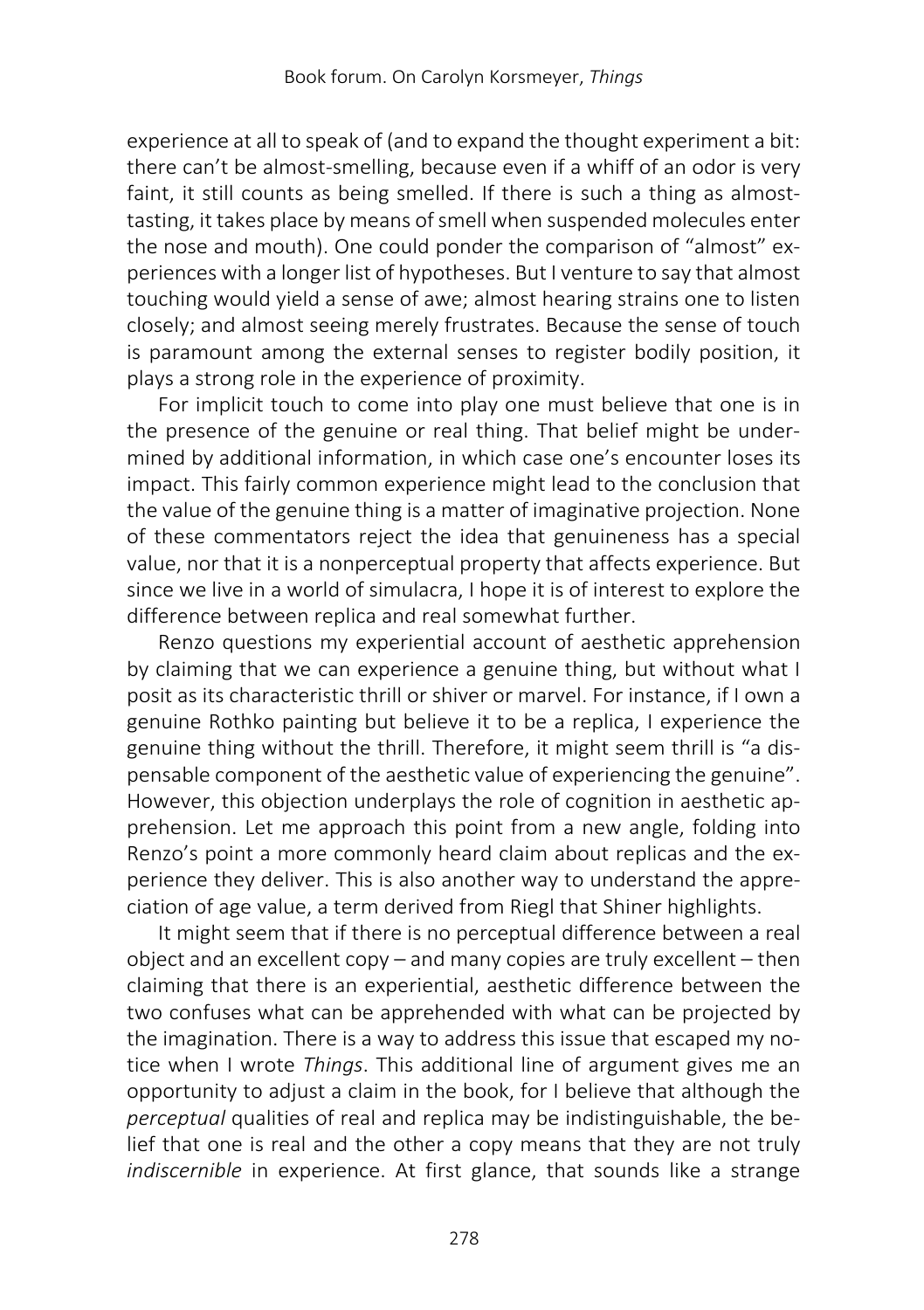claim, even inconsistent. However, considering the phenomenon of *recognition* – a cognitive activity where the perceptual element is especially evident – illuminates the idea.

When an object, whether an artifact of human making or a product of nature, endures over many years, it achieves an appearance that registers the passage of time, recording on its surface the events that have changed it from its first fresh, original appearance. That is to say, it accumulates perceptual properties that manifest its age. Stone steps become worn and bowed from the pressure of many feet, painted surfaces fade and chip, roofs sag, vases and saucers crack; old recordings skip and scratch; both the scent and the look of dried flowers turn from sweet to dusty; tree trunks thicken and twist. All such perceivable characteristic testify that the object has endured over years. Its aged look has been *caused* by events in its history, and as such it might be said to embody its past. Its perceptible characteristics convey what can be called a "narrative aura", meaning that its appearance broadcasts its age and the extended period of time that it has, as it were, witnessed<sup>8</sup>.

In contrast, an exact replica is recognized as having properties that appear aged but have a different cause because they merely imitate something old. The imitation may be admirable and technically marvelous, so exact that were the two objects to be switched, it would take expert analysis to tell them apart. Nonetheless, when one recognizes a replica, one automatically also recognizes that the object of perception has qualities that mimic something else. Either they copy an actual old thing or they assume the characteristics of something that looks like it endured through history.

This is another way to understand the role of belief in encounters with the past. The belief that something is a real artifact of antiquity (or really belonged to one's grandmother, or really are the dried flowers from one's wedding – for encountering the past need not entail that the past is very distant) affects the thrill or marvel or value of the encounter. Recognizing an imitation or replica is not the same experience as recognizing a real thing.

Nelson Goodman (1968), elaborated and expanded by Catherine Z. Elgin in Elgin (1983)*,* provides some terminology that advances my claim about recognition, specifically, the term "exemplification". The schematic analysis developed by Goodman and Elgin is more complicated than is needed for my purposes, but their methods are useful to explain the

<sup>8</sup> I explore narrative aura and exemplification in Korsmeyer (forthcoming, 2022).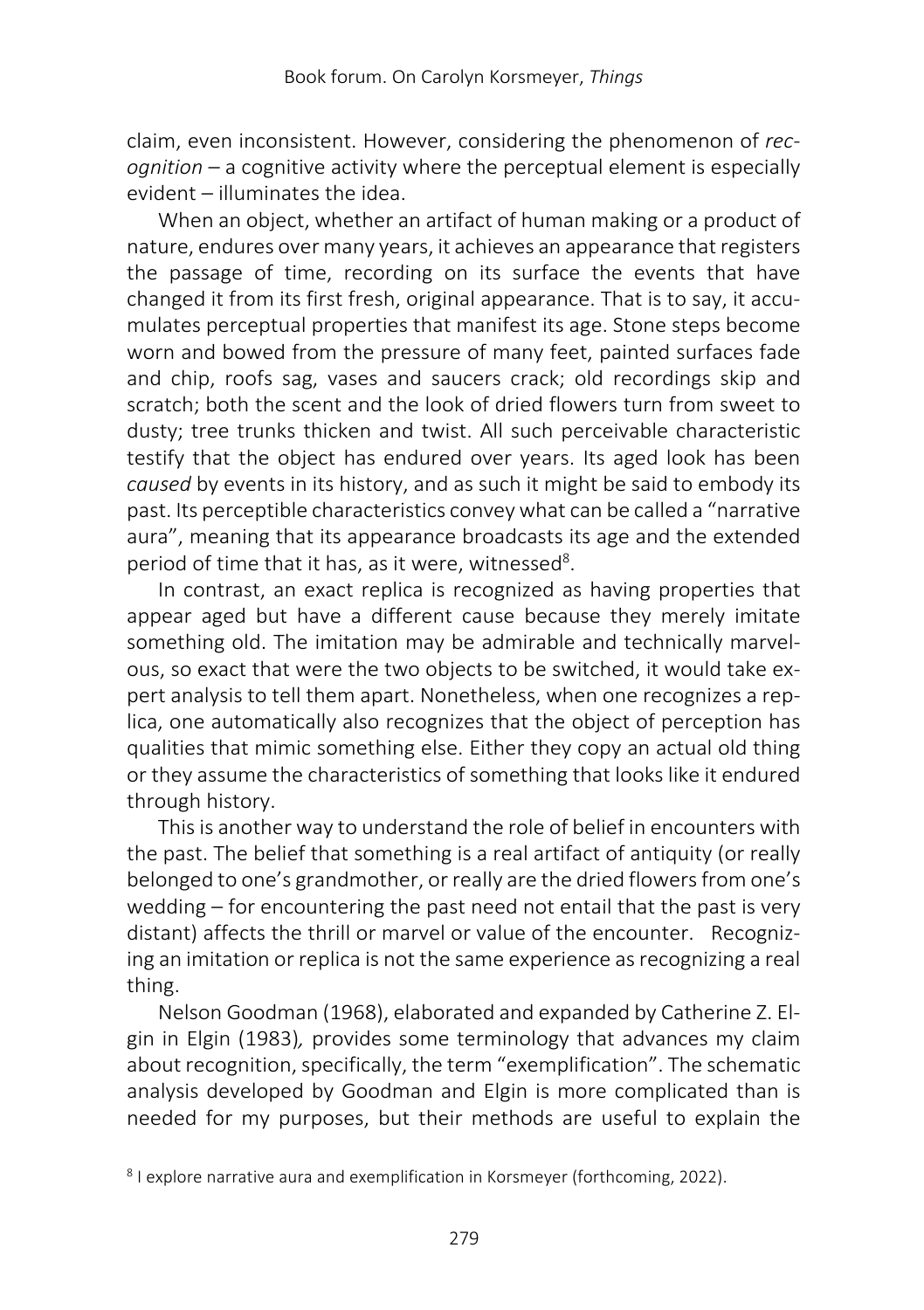different experiences of replica and real thing. To put it briefly, the two kinds of objects, despite their similar appearance, possess different referential functions.

Before Goodman singled out the mode of reference he labeled "exemplification", it was more or less overlooked, perhaps because it is so common that it falls beneath attention<sup>9</sup>. Exemplification occurs when an object possesses a property and also refers to that property, thereby calling attention to it. His own examples are things like paint chips and fabric swatches, both of which possess the features that they also are made to display, and to which they thereby refer. For instance, a paint chip both possesses the property of yellow – that is, it simply *is* yellow – and refers to that property, exhibiting it to the buyer seeking a sunny color for a wall. It possesses many other properties that are not referred to, such a being five inches long and backed with paper. It does not exemplify those features because color is the only one that is relevant for the purpose of a paint chip. Swatches and chips are tokens of the things they exemplify – they *are* what they refer to. In short, exemplification presents what an object is; it refers to itself.

Exemplification provides an additional way to think about the distinction between real and replica. Only the real thing both possesses the properties of being old and worn over the years and refers to those very properties (that's another way of saying that it embodies its history). A replica may present the appearance of being old and faded, but it imitates rather than exemplifies age or damage. Imitation refers to either a real old thing or to features that characterize something of age, including not only period style but also the signs indicative of age: wear, fading, and breakage. The perceptual properties of an aged artifact have been caused by events it has undergone over time. The perceptual properties of even the most scrupulous replica have a different cause: imitative crafting or manufacture. While the marks of age can be replicated, the symbolic function of exemplification cannot.

If we think of the cognitive factors that are presumed for an encounter with the past in terms of *recognition*, it is clear that belief enters into perception. That is, the appearance of an object rides on some understanding of its reality. Calling attention to the referential relation of exemplification is an efficient way to distinguish apprehension of the real thing from a replica. One can replicate the visible appearance of a new thing so

<sup>9</sup> He makes this observation in the Foreword to Elgin (1983: 1).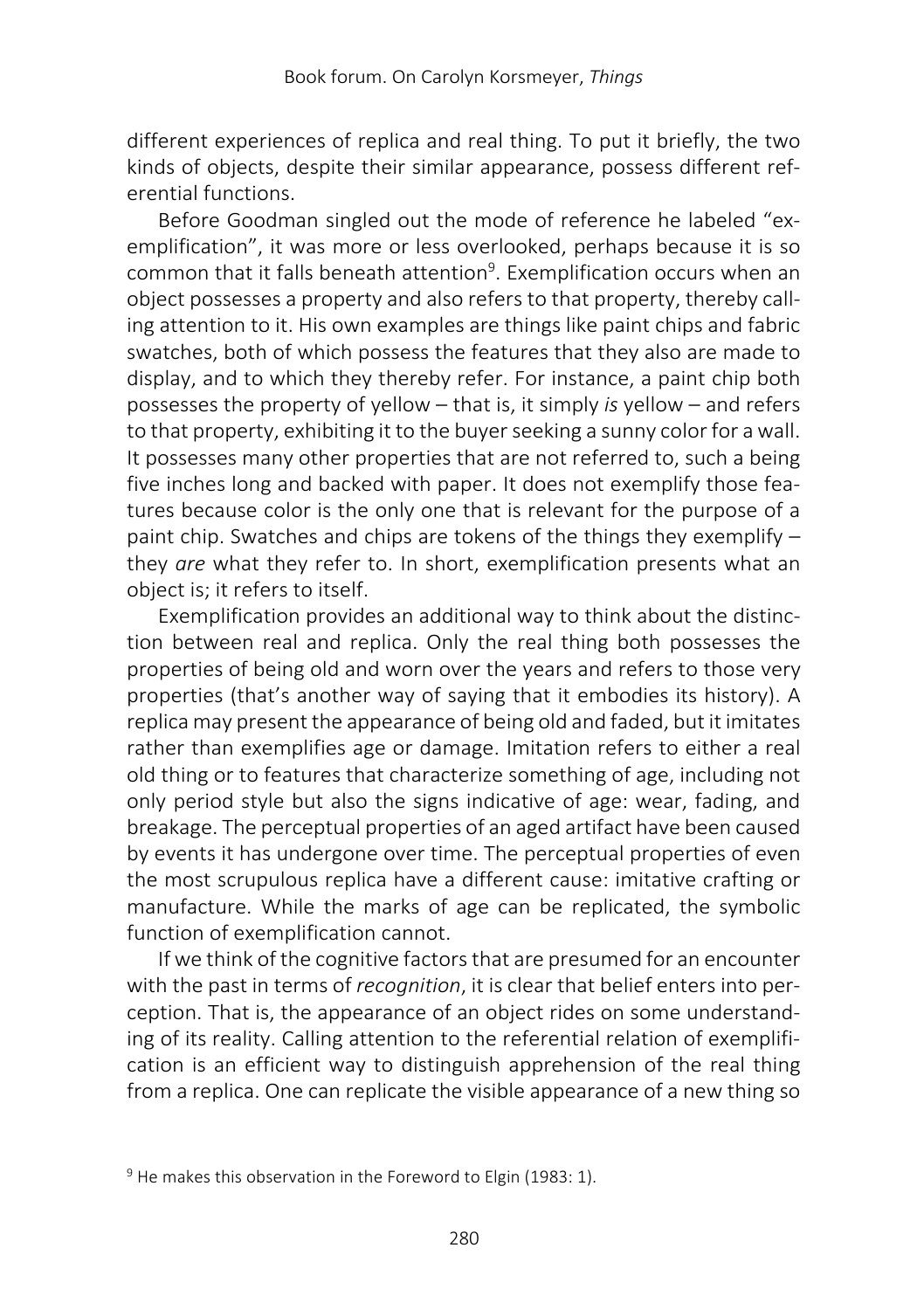that it appears old, but aesthetic encounters with old things presume proximity to a *real* old thing.

If apprehending the appearance of age involves recognizing its cause, then the real thing and the replica are not aesthetically indistinguishable after all. They may look the same with regard to their immediately perceivable properties, but knowledge that different processes account for their appearance affects their aesthetic impact. Recognizing that "this *is*  the ancient object and its damage accrued over time," is different from recognizing "this *looks just like* the ancient object and the damaged look has been replicated". Referential function identifies the object of attention, the kind of thing it is, thereby setting in motion the aesthetic encounter. Exemplification excels at summoning the past into the present.

Recognition also is interestingly in play with the degrees of genuineness that Somhegyi singles out in his commentary. In extremely complicated ways, it colors the admiration one has for objects that have been repaired or restored, for a restored artifact looks newer than it actually is, and the response of the informed perceiver adjusts with the alterations to the original. Consider the recent, notorious history of the *Salvator Mundi*, a painting putatively from the hand of Leonardo da Vinci (and at \$450,000,000 the most expensive work of art ever auctioned). If Leonardo's was the original hand that painted the picture, his is far from the last, and the perceptible surface is now wholly replaced by paints applied by the hand of another<sup>10</sup>. How can this not enter into our experience of the painting (should we ever see it again, for it has disappeared from public sight)?

Time affects us all – human and artifact alike. Unlike ourselves, artifacts can be restored and hence stay in the world longer than we can. But restoration and the material changes that it often necessitates generate great complexities that undermine a firm delineation of what it means to be genuine. My affinity for the materiality of old things leads me to favor the preservation of at least a remnant of what came to be long ago<sup>11</sup>. Hence the notion that genuineness comes in degrees, a notion that Somhegyi endorses. Recognizing the endurance of even a small bit of a thing sustains the power to deliver the thrill of encounters with the past – because it retains a tangible remnant of history.

<sup>10</sup> See Lewis (2019).

 $11$  This approach is also favored by many preservationist efforts and represents a thread running through UNESCO protocols on restoration.